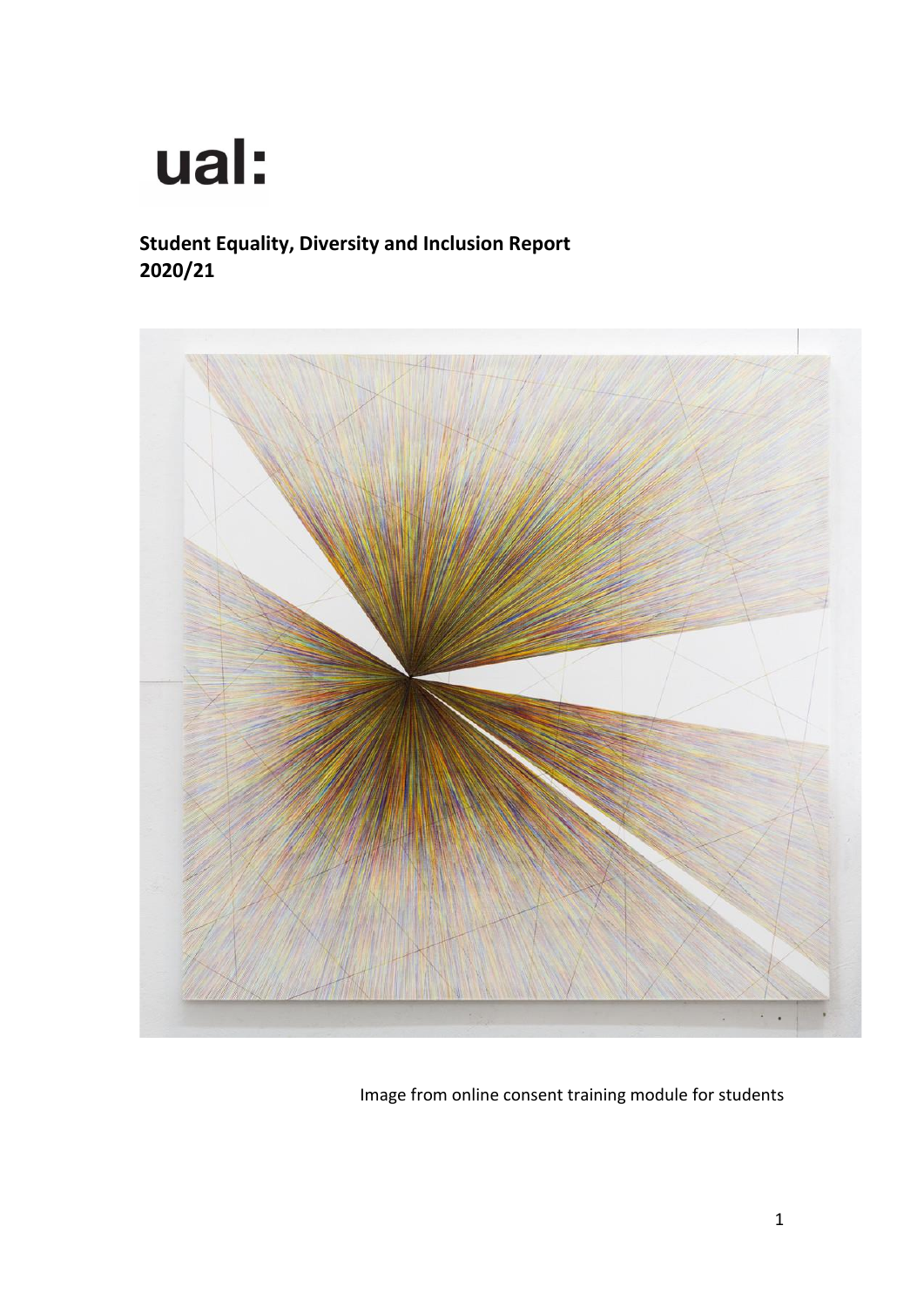## **Introduction**

This report provides an overview of the key developments taking place in 2020/21 to promote equality, diversity and inclusion (EDI) in relation to students at UAL. It also includes the latest data (December 2020) for different student characteristics. The Report has two parts:

## **Part 1 – Access and Participation Plan 2020/21 – 2024/25**

This provides a summary of the plan and the work being undertaken under the plan. It also includes the latest data in respect of those student characteristics that are the focus of the plan and indicates performance against the current plan targets and targets from the 2019/20 plan.

## **Part 2 – Other Protected Characteristics**

This provides the latest data for those protected characteristics under the Equality Act that are not covered by the Access and Participation Plan and an update of key developments in these areas.

#### **Public Sector Equality Duty Objectives**

Under the provisions of the Equality Act (2010), universities are required to set Public Sector Equality Duty Objectives and report on progress against these objectives each year. Since ethnicity is the Equality Act protected characteristic that is the key focus of the Access and Participation Plan (IMD and POLAR status are not protected characteristics) it is proposed that UAL's PSED Objective in respect of students should now be:

• Narrow differentials in participation and eliminate differentials in continuation and attainment of Black, Asian and minority ethnic (BAME) students compared with White students.

#### **Report authors**

Mark Crawley (Dean of Students) and Anna Attallah (Student Engagement Officer)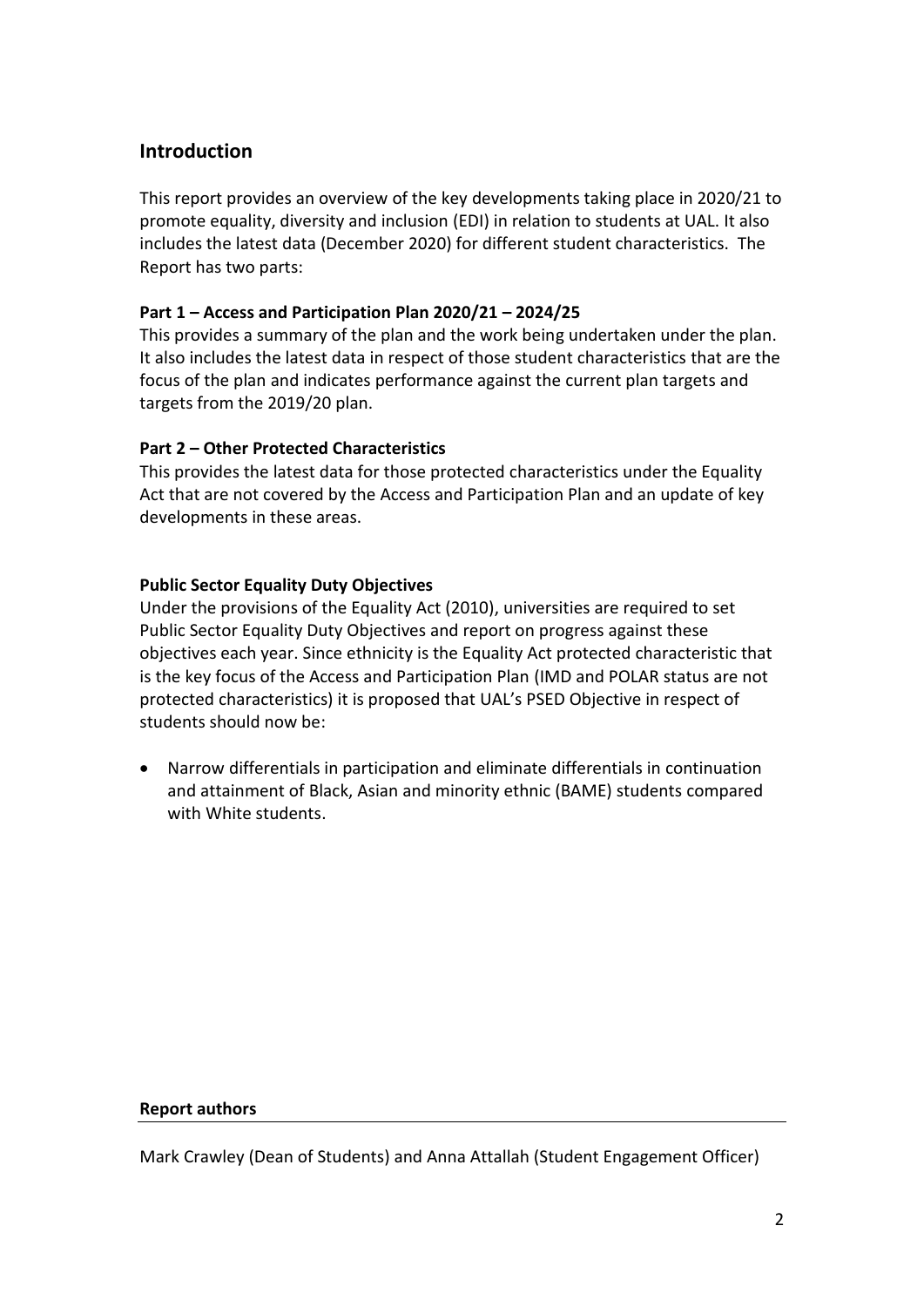## **Part 1 - Access and Participation Plan 2020/21 – 2024/25**

The predominant focus of UAL's EDI objectives is the university's 5-year Access and Participation Plan (APP), which we have agreed with the Office for Students (OfS). The plan builds on the one-year APP for 2019/20 and previous one-year Access Agreements.

## **APP Targets**

Under the Plan the university has set 12 EDI targets. These are:

## **Indices of Multiple Deprivation (IMD)** <sup>1</sup>

- i. The ratio gap of new students from Quintile 1 compared with Quintile 5 will narrow from 1:1.5 in 2017/18 and be eliminated in 2024/25.
- ii. The gap in the continuation rate for students from Quintile 1 compared with Quintile 5 will be eliminated by 2023/24.
- iii. The gap in the attainment rate for students from Quintile 1 compared with Quintile 5 will be reduced from 17 % points in 2017/18 to 6 % points in 2024/25.
- iv. The gap in the attainment rate for students from Quintile 2 compared with Quintile 5 will be reduced from 12 % points in 2017/18 to 6 % points in 2024/25.

## **Participation of Local Areas (POLAR)** <sup>2</sup>

- v. The ratio gap of new students from Quintiles 1-2 compared with Quintiles 3-5 will narrow from 1:4.6 in 2017/18 to 1:3.2 in 2024/25.
- vi. The gap in the continuation rate for students from Quintile 1 compared with Quintile 5 will be eliminated by 2023/24.
- vii. The gap in the continuation rate for students from POLAR Quintile 2 compared with POLAR Quintile 5 will be eliminated by 2022/23.
- viii. The gap in the attainment rate for students from Quintile 1 compared with Quintile 5 will be reduced from 15 % points in 2017/18 to 4 % points in 2024/25.

 $<sup>1</sup>$  IMD data uses Indices of Multiple Deprivation. IMD Quintile 1 is the most deprived 20% of areas in</sup> England, IMD Quintile 5 is the 20% most advantaged areas.

<sup>&</sup>lt;sup>2</sup> POLAR data covers participation in HE. Quintile 5 is the areas with the highest rates of HE participation by young students and Quintile 1 has the lowest rates of HE participation by young students. Note, there are major challenges with POLAR data for London, which has much higher levels of participation in HE than other parts of the UK. Approximately 45% of areas in London are classified as Quintile 5 compared to just 1.3% classified as Quintile 1. However, OfS insist that we have POLAR related targets.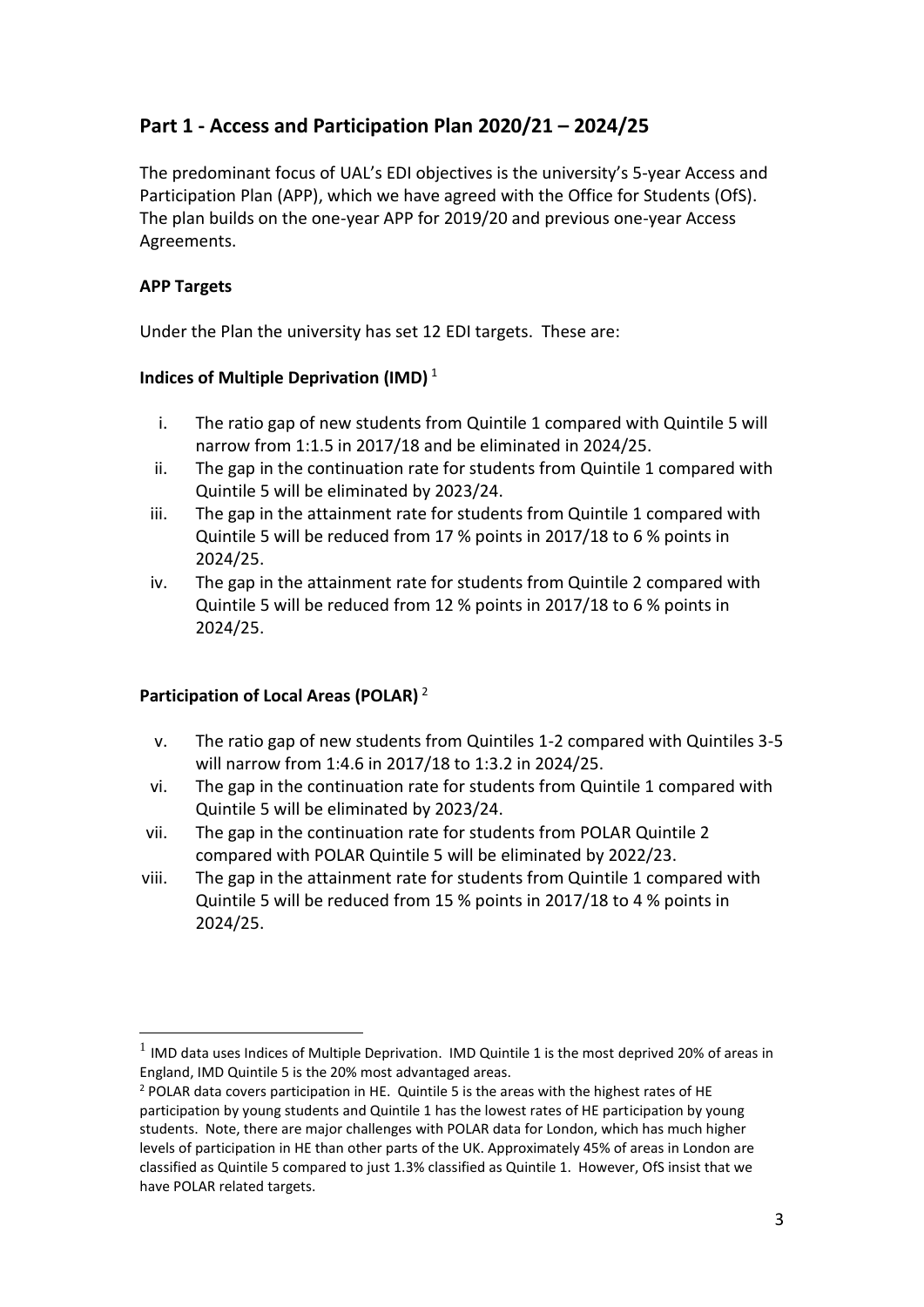#### **Black, Asian and minority ethnic students**

- ix. To increase the proportion of new students from Black, Asian and minority ethnic groups from 30% in 2017/18 to 33% in 2024/25.
- x. The gap in the continuation rate for students from different ethnic groups will be eliminated by 2024/25.
- xi. The gap in the attainment rate for BAME students compared with white home undergraduate students will be eliminated by 2024/25.

#### **Mature students**

xii. To increase the proportion of new students age 21 to 24% in 2024/25.

## **APP EDI Commitments**

We have also been required to make commitments in respect of other absolute gaps in outcomes. We have committed to narrowing gaps in progression to graduate level employment or further study between:

- IMD quintiles
- POLAR quintiles
- Ethnic groups
- Disabled students and students with no known disability

Targets setting here has been delayed as the baseline source of data has switched from 6 months post-graduation (DLHE) to 15 months post-graduation (HESA Graduate Outcomes survey).

We have also committed to eliminating current very narrow gaps in continuation and attainment between:

- Mature and younger students
- Disabled students and students with no known disability

For care leavers we have committed to ensuring that rates of access remain good and that equal outcomes continue in respect of continuation and attainment.

#### **APP Strategic measures**

The APP pulls together into a single document our existing strategies for diversifying our home student profile and for closing gaps in outcomes for students with different identities. In summary, these are:

**Access** - we will continue to work with selected schools, colleges and adult education organisations to develop awareness of art and design programmes and opportunities and improve attainment and application rates; this will be underpinned by fair and inclusive recruitment practices, including contextual admissions.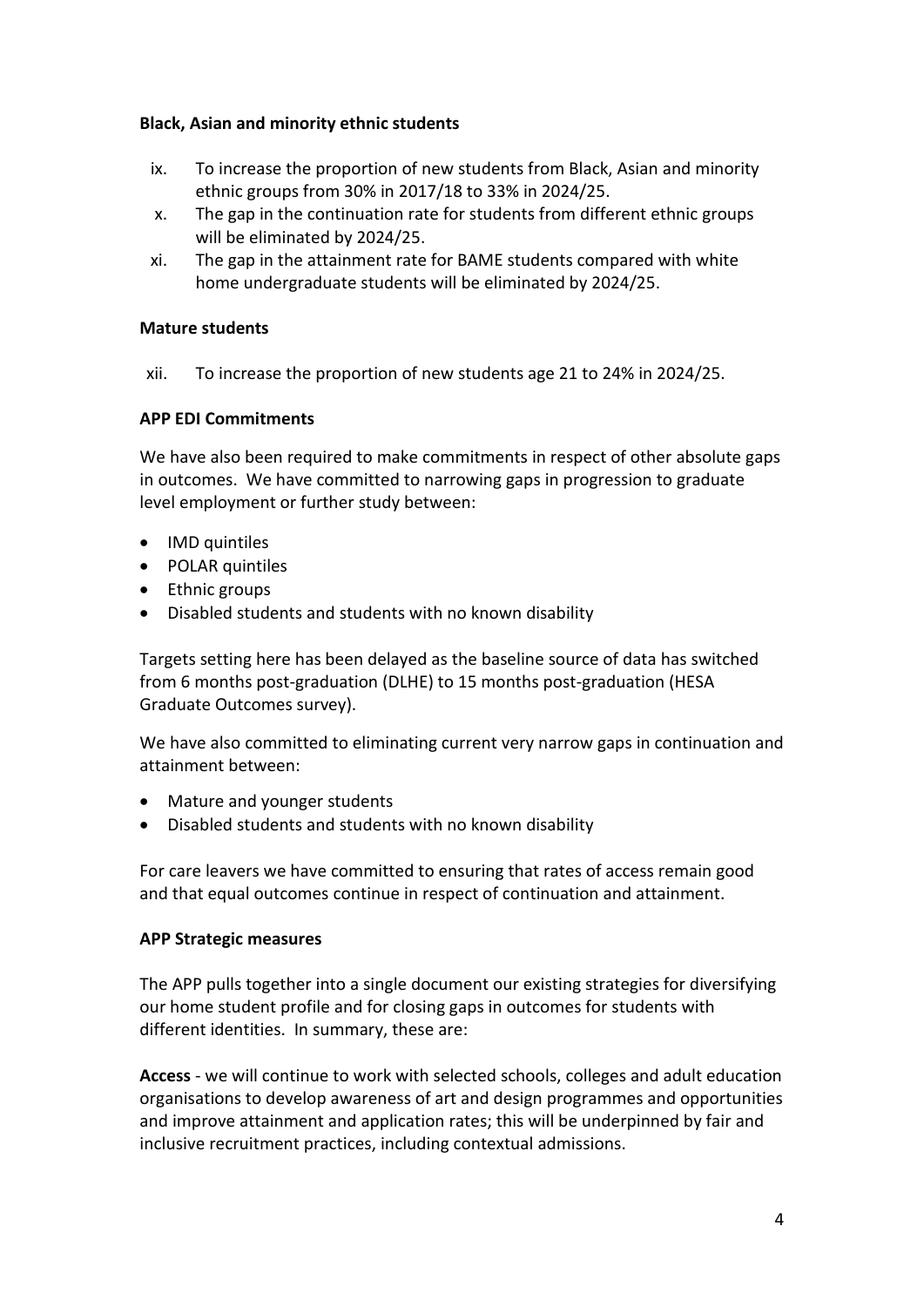**Success** - we will continue to develop an inclusive curriculum and support, informed by the experiences and needs of our priority groups, and targeting specific programmes of study through our Academic Enhancement Model and the Blueprint formative assessment programme. This will be underpinned by developing staff diversity and capacity to deliver inclusive learning, teaching, assessment and support, and targeted student financial support.

**Progression** - will continue to be enhanced by using the Creative Attributes Framework, which recognises the importance of industry links and experience, and so develops the social capital of our priority groups.

#### **APP EDI Strategic Measures Evaluation Strategy**

Professor Liz Thomas has been commissioned as our evaluation lead and she is working with UAL evaluation leads for access, success and progression. New enhanced evaluation plans are being implemented this academic year.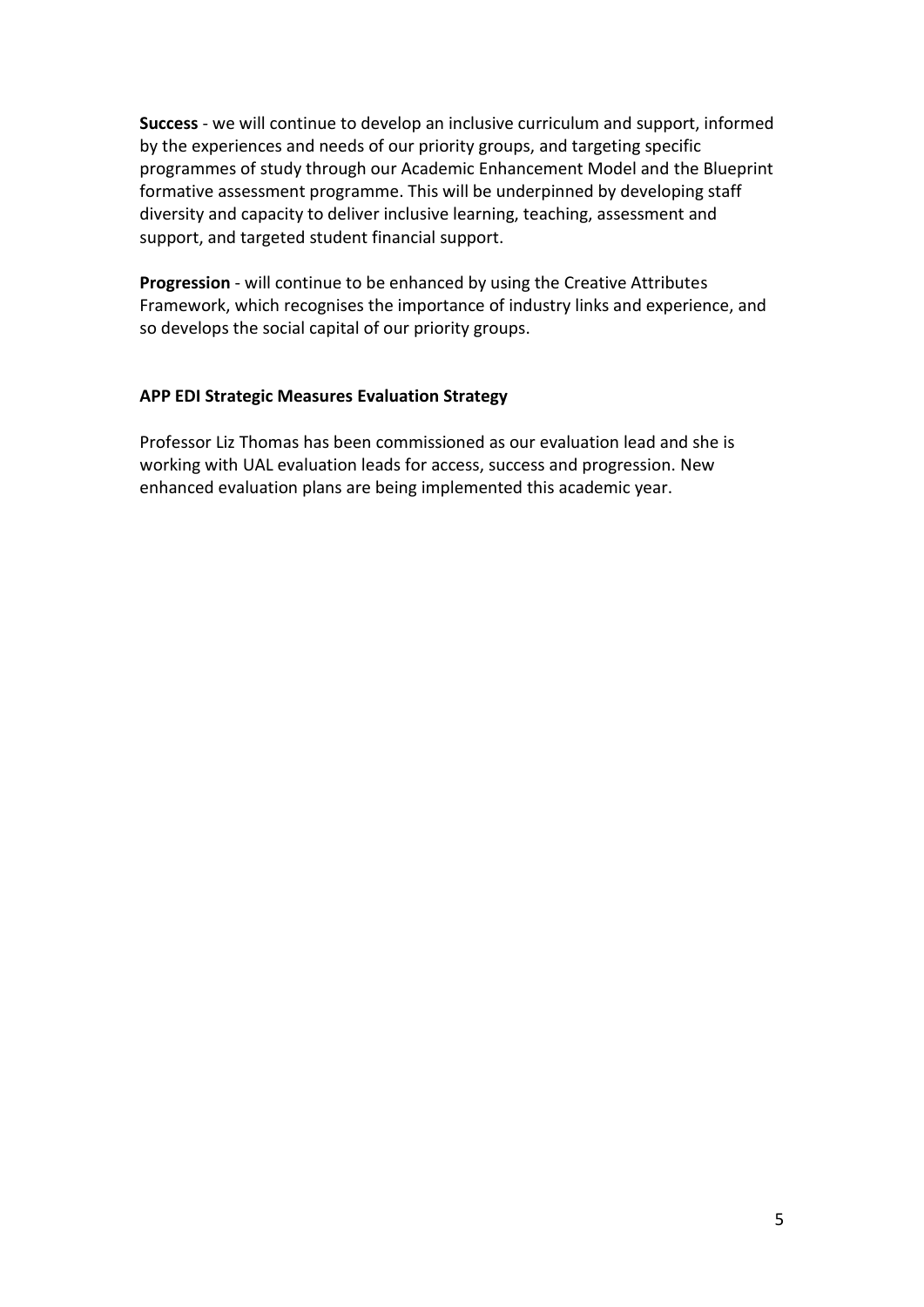Index of Multiple Deprivation (IMD) is a measure of deprivation for areas in the UK. Quintiles 1 and 2 (Q1-2) are the less advantaged areas, quintiles 3 to 5 (Q3-5) are the more advantaged areas.

**IMD home undergraduates (all years)**



66% of home undergraduate students are from a Q3-5 area, while 34% are from a Q1-2 area.

#### **First year home undergraduates from Q1-2 areas**



36% of first year home undergraduate students enrolling in 2020/21 are from higher deprivation areas quintiles 1 and 2 (Q1-2), an increase of 1% from previous year. **14.8% are from Q1 areas and 23.1% are from Q5 areas, giving a ratio of 1:1.56 between Q1 and Q5 students. This is behind our APP target for 2020/21 of a ratio 1:1.4.**

|                  | 2019/20 | 2020/21 | $+/-$ previous year |
|------------------|---------|---------|---------------------|
| <b>CCI</b>       | 40%     | 64%     | $+24%$              |
| <b>CCW</b>       | 32%     | 36%     | $+4%$               |
| <b>CSM</b>       | 30%     | 30%     | 0%                  |
| <b>LCC</b>       | 45%     | 43%     | $-2%$               |
| <b>LCF</b>       | 34%     | 32%     | $-2%$               |
| <b>UAL Total</b> | 35%     | 36%     | $+1%$               |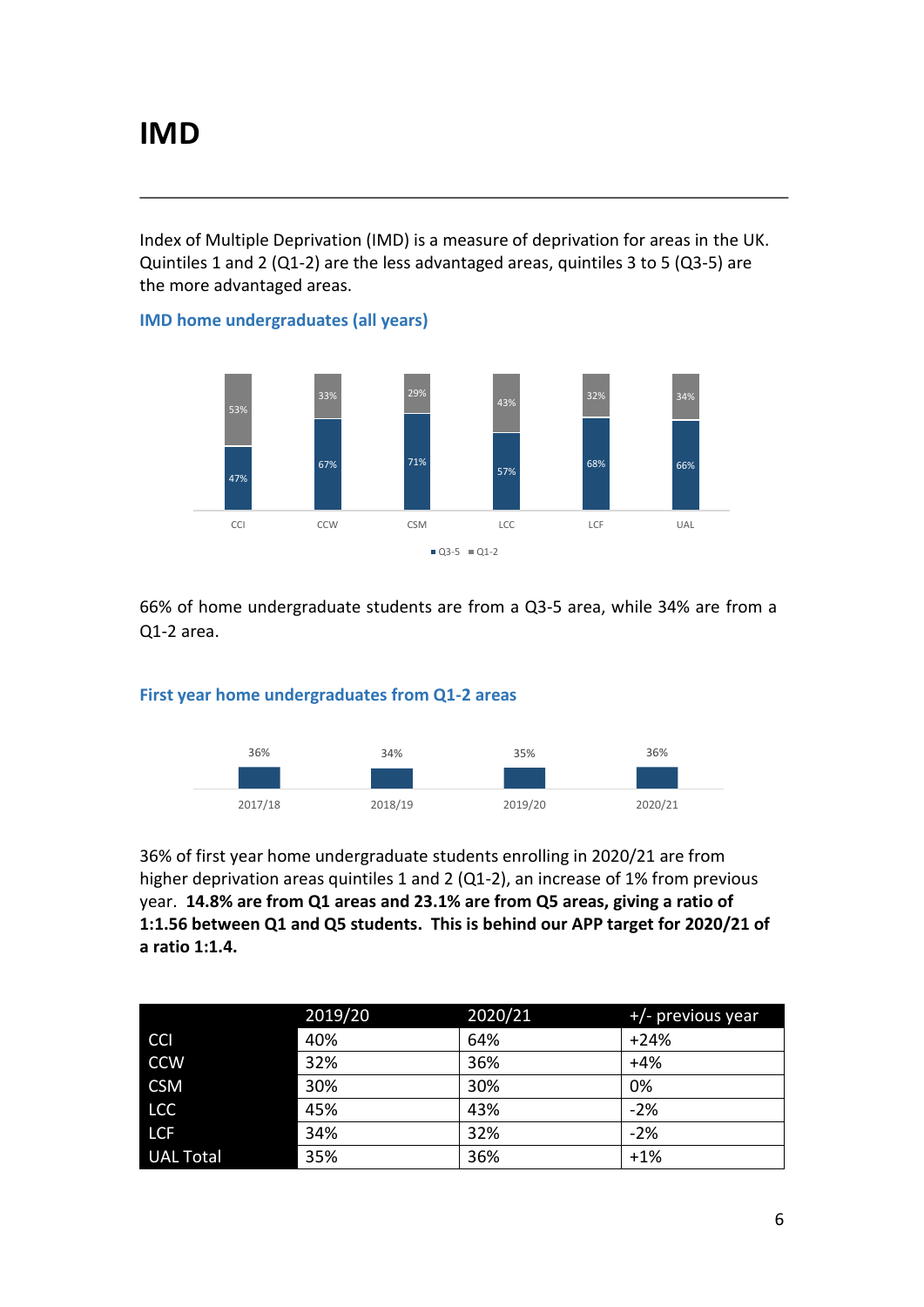## **POLAR4**

Participation of local areas (POLAR4) was developed to identify the different rates of participation in higher education by young students in different areas of the UK. POLAR quintiles 1 and 2 (Q1-2) are the areas with the lower rates of participation. Note, there are major challenges with POLAR data for London, which has much higher levels of participation in HE than other parts of the UK. Approximately 45% of areas in London are classified as Quintile 5 compared to just 1.3% classified as Quintile 1. However, OfS insist that we have POLAR related targets.



#### **POLAR home undergraduates (all years)**

82% of home undergraduate students are from a Q3-5 areas, while 18% are from Q1- 2 areas.

## **First year home undergraduates from Q1-2 areas**



18% of first year home undergraduates students enrolling in 2020/21 are from quintiles 1 and 2 (Q1-2), an increase of 1% from the previous year. **This is a ratio of 1:4.55 of students from Q1-2 areas compared to students from Q3-5 areas and puts the university behind its APP target for 2020/21 of a ratio of 1:4.4.**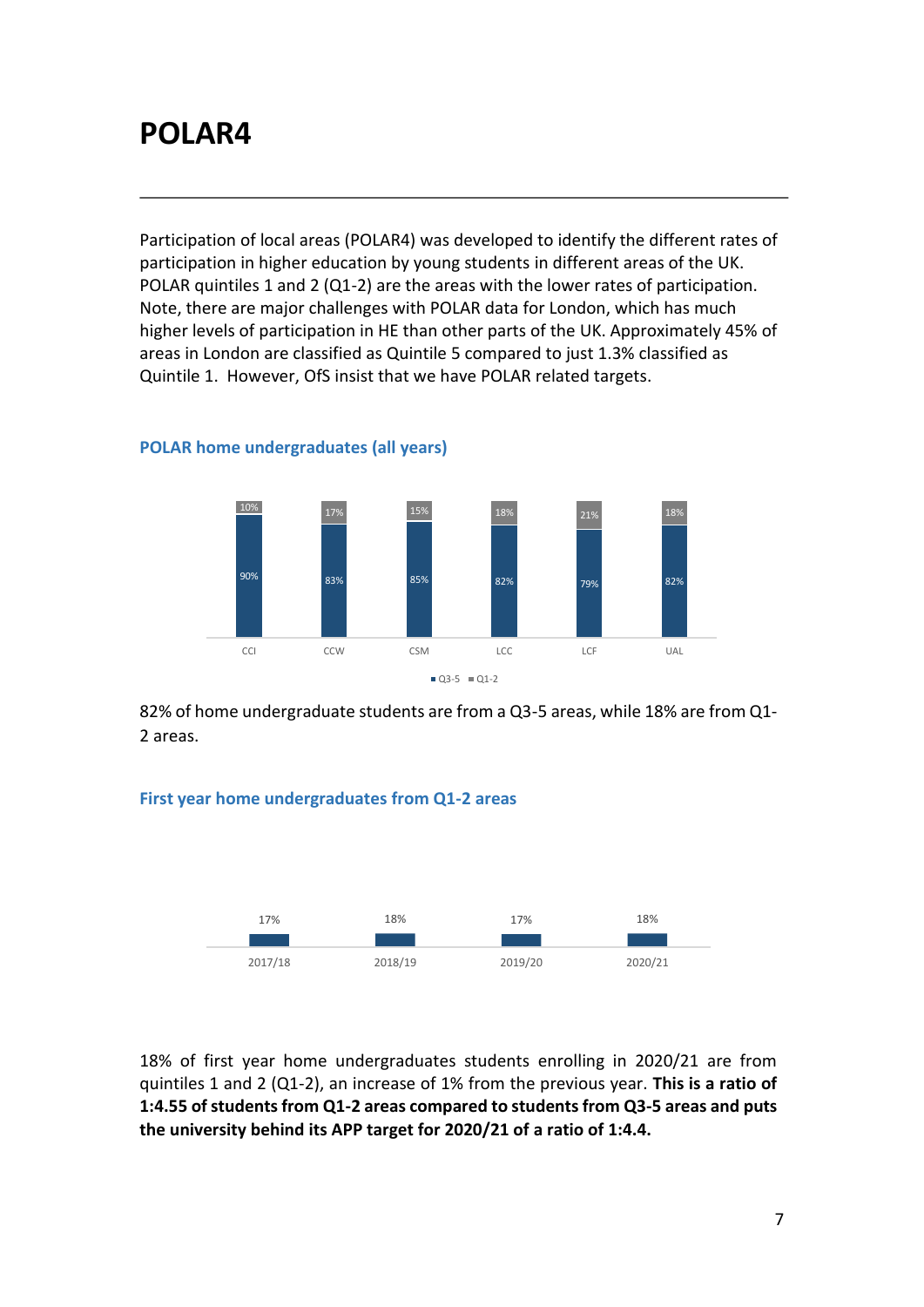## **SOCIO-ECONOMIC CLASS**

**Socio-economic class home undergraduates (all years)**

Social class data for home undergraduate students is based on the occupation of the highest earning member of the student's household. OfS have discontinued the focus on this measure from 2020/21 and it is not part of the current APP. However, it was a part of the UAL APP in 2019/20.

## 35% 35% 28% 40% 35% 35% 65% 65% 72% 60% 65% 65% CCI CCW CSM LCC LCF UAL  $SEC 4-7 = SEC 1-3$

35% of home undergraduate students are from a working class background (SEC 4- 7). The profile of working class students (SEC 4-7) varies between colleges; ranging from 40% at LCC to 28% at CSM.

#### **First year home undergraduates from working class backgrounds (SEC 4-7)**



36% of new students enrolling in 2020/21 are from working class backgrounds. **This is an increase of 1% but is 2 % points behind the 2019/20 APP target.**

|                  |         |         | $^{+/-}$ |
|------------------|---------|---------|----------|
|                  | 2019/20 | 2020/21 | previous |
|                  |         |         | year     |
| <b>CCI</b>       | 25%     | 40%     | $+15%$   |
| <b>CCW</b>       | 34%     | 36%     | $+2%$    |
| <b>CSM</b>       | 27%     | 29%     | $+2%$    |
| <b>LCC</b>       | 41%     | 44%     | $+3%$    |
| <b>LCF</b>       | 37%     | 35%     | $-2%$    |
| <b>UAL Total</b> | 35%     | 36%     | $+1%$    |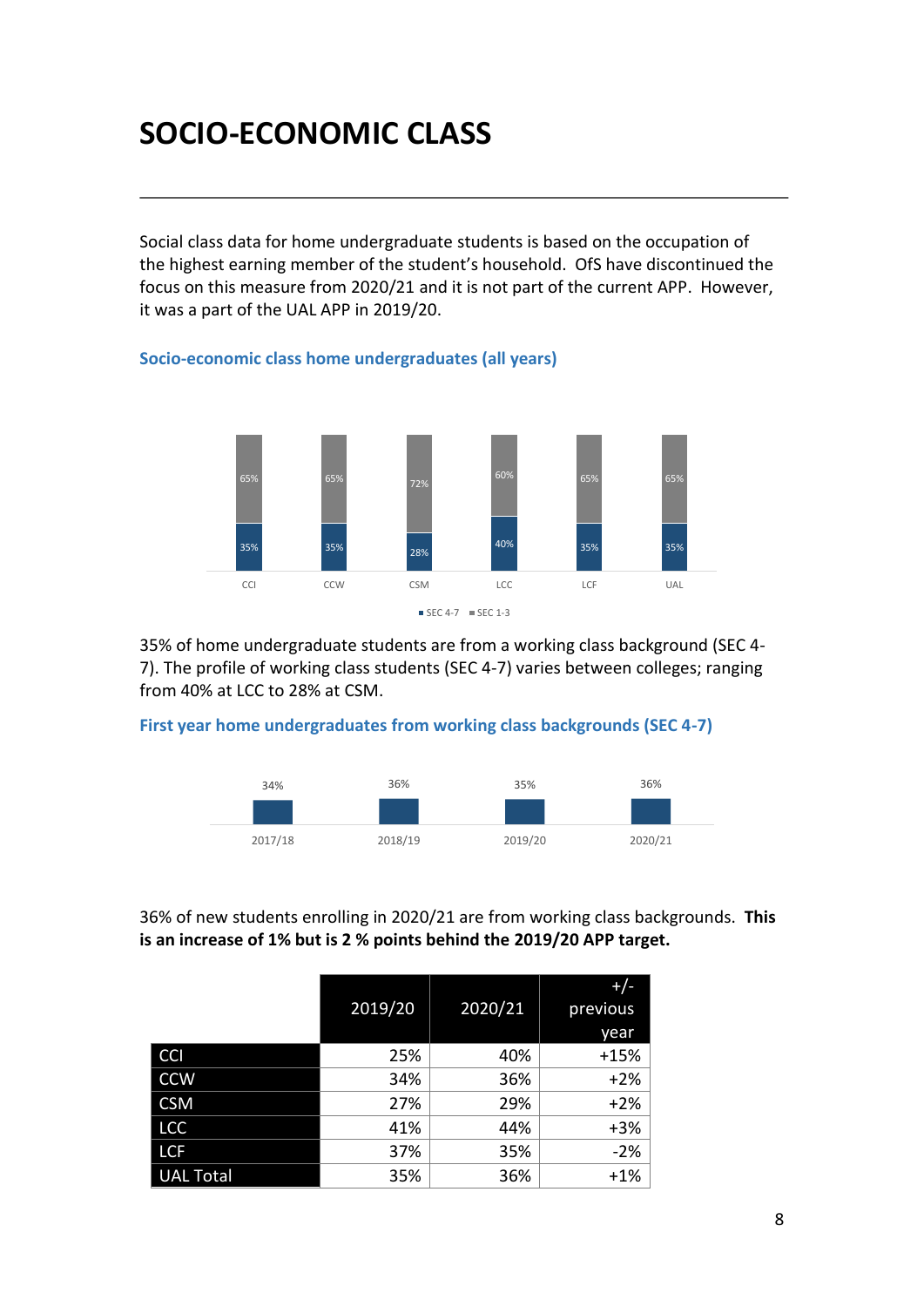## **ETHNICITY**

As part of our commitment to becoming an anti-racist institution the university has reviewed the way it presents data on the ethnicity of our students to seek to reduce erasure of identity in our reporting. As a result, we have moved to two levels of reporting on the ethnicity of our students. These are:

**Level 1** – the total proportion of students from Black, Asian and Minority Ethnic (BAME) groups

**Level 2** – a five way split showing the proportion of students from Asian, Black, Mixed, White and Other groups

#### **Access – home undergraduate Level 1 data**

In 2020/21, 32% of first year home undergraduates are from BAME groups. **This is an increase of 1% from 2019/20 and puts the university ahead of its APP target for 2020/21 of 30.5%.**



#### **% first year home undergraduates from BAME backgrounds**

|                  | 2019/20   | 2020/21   | +/- previous year |
|------------------|-----------|-----------|-------------------|
| <b>CCI</b>       | 4 (40%)   | 6(46%)    | $(+2) +6%$        |
| <b>CCW</b>       | 162 (24%) | 199 (27%) | $(+37) +3%$       |
| <b>CSM</b>       | 127 (24%) | 180 (30%) | $(+53) +6%$       |
| <b>LCC</b>       | 268 (44%) | 286 (39%) | $(+18) -5%$       |
| <b>LCF</b>       | 244 (32%) | 242 (31%) | $(-2) - 1%$       |
| <b>UAL Total</b> | 805 (31%) | 913 (32%) | (+108) +1%        |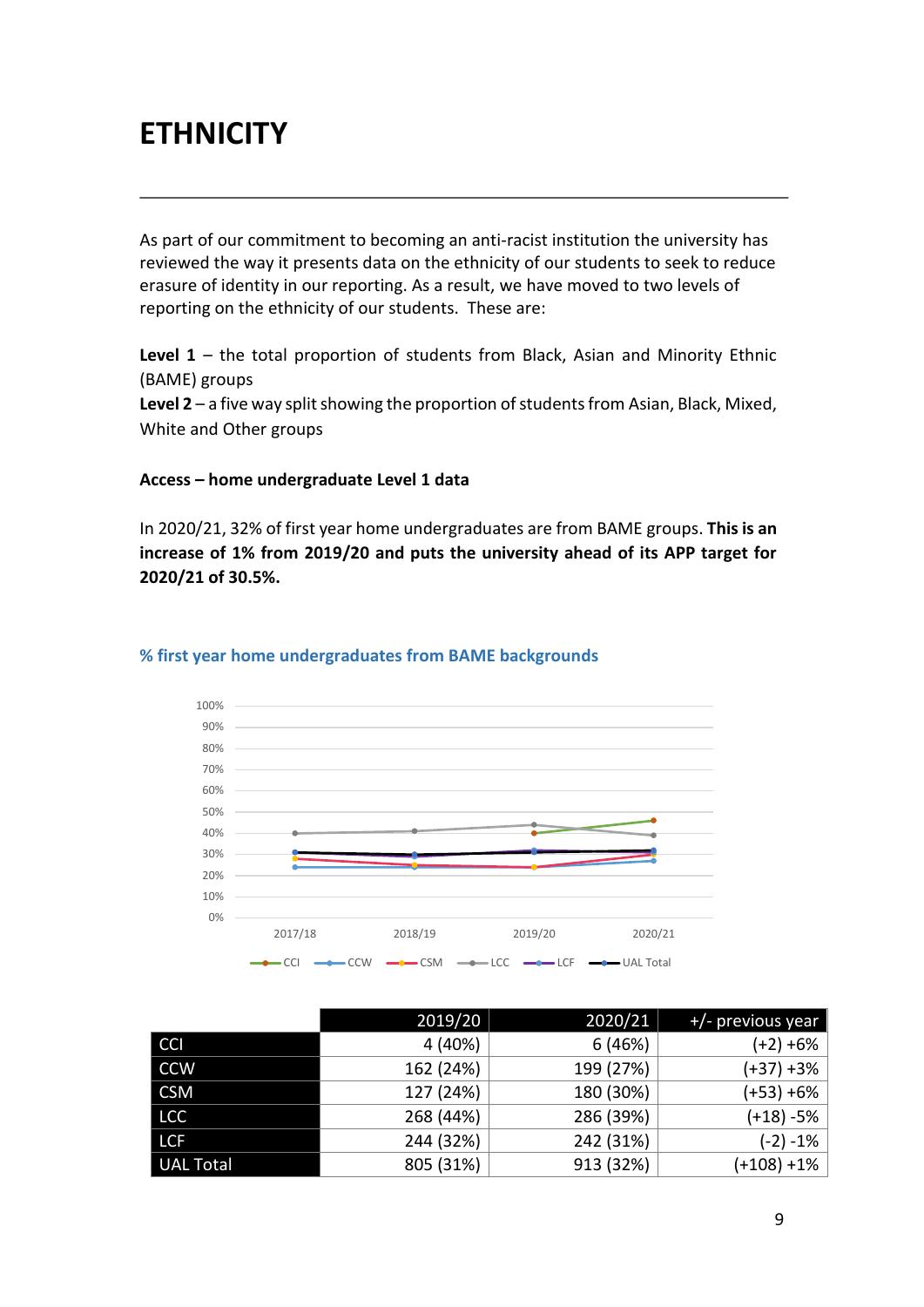#### **Access – home undergraduate Level 2 data**

The proportion of first year home undergraduate students who are White has fallen by 1% and the proportion of students who are Asian has risen by 1% between 2019/20 and 2020/21. The proportion of students from other ethnic groups has remained consistent.

## **First-year home undergraduates**



#### **Access – home postgraduate taught Level 2 data**

The proportion of home students from a BAME group has fallen from 27% to 26%. The mixed ethnic group increased by 2% from the previous year, while the proportion of black students saw a decrease of 2%.



#### **Home PG student profile**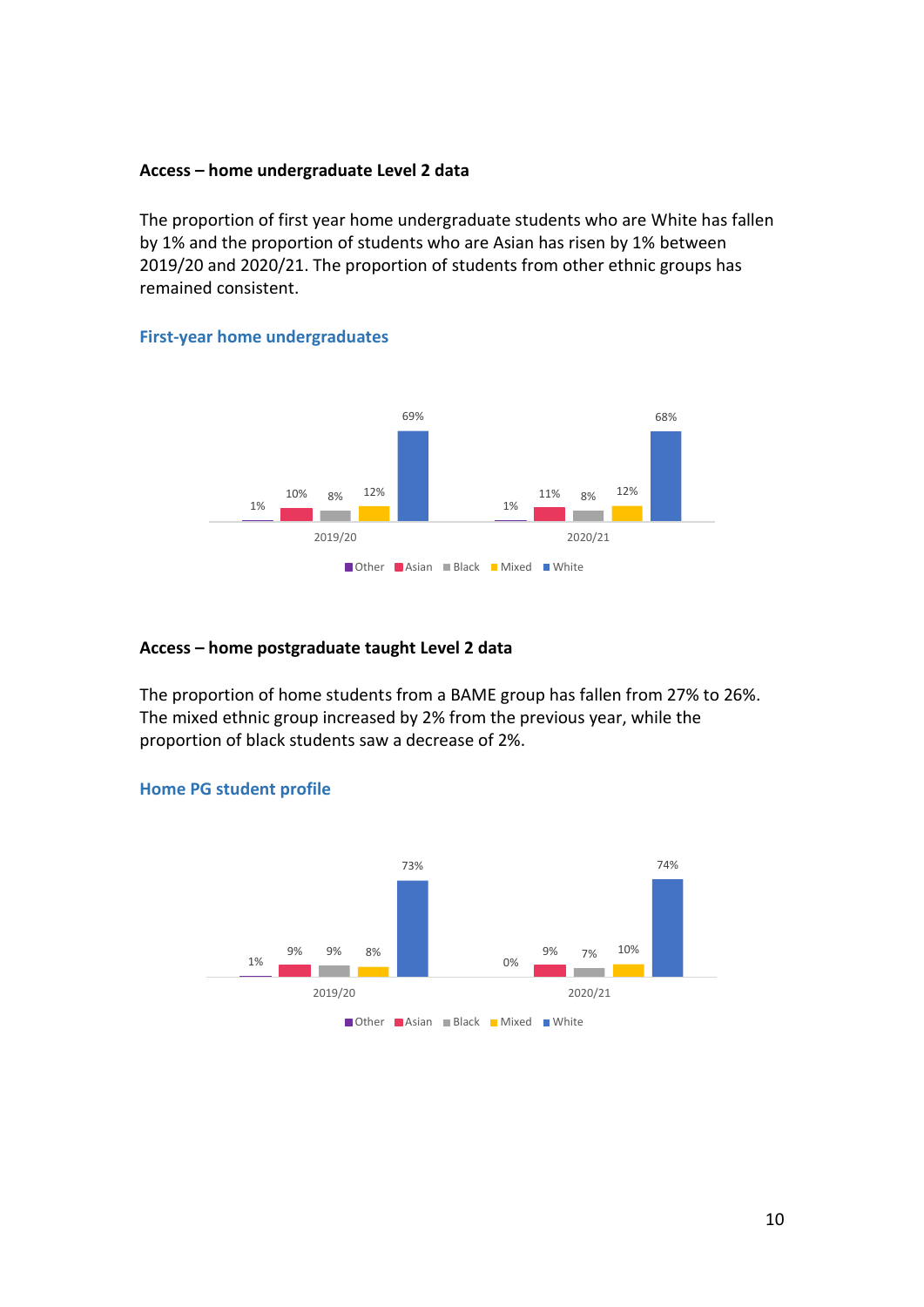#### **Success – Continuation – home undergraduate Level 2 data**

Continuation rates for students from all ethnic backgrounds saw an increase from the previous year, apart from Other students which remained at 95%, the highest continuation rate for any group. The biggest increase was for Black students, from 83% to 89%.

**All minority ethnic groups have higher continuation rates than our APP target for 2019/20 (88.5%) with the exception of Asian students (88%).**

The gap between the lowest and highest group reduced from 12 % points to 7 % points. **For continuation from 2020/21 to 2021/22 our APP target is for the gap between the lowest and highest group to be no more than 4 % points.** 



#### **Home UG students continuing after year 1**

#### **Success – Attainment – home undergraduate Level 1 data**

There was an increase in the proportion of both White and BAME students being awarded a  $1<sup>st</sup>$  or 2:1 in 2019/20.

## **The proportion of BAME students being awarded a 1st or 2:1 (74.4%) was 12.4 % points ahead of our APP target for 2019/20 (62%).**

The increase in the proportion of White students being awarded a  $1<sup>st</sup>$  or 2:1 was 1 % point higher than the increase for BAME students, widening the awarding gap by 1 % point to 15.9%.

**For 2020/21 our APP target is for the attainment gap to be no more than 9 % points.**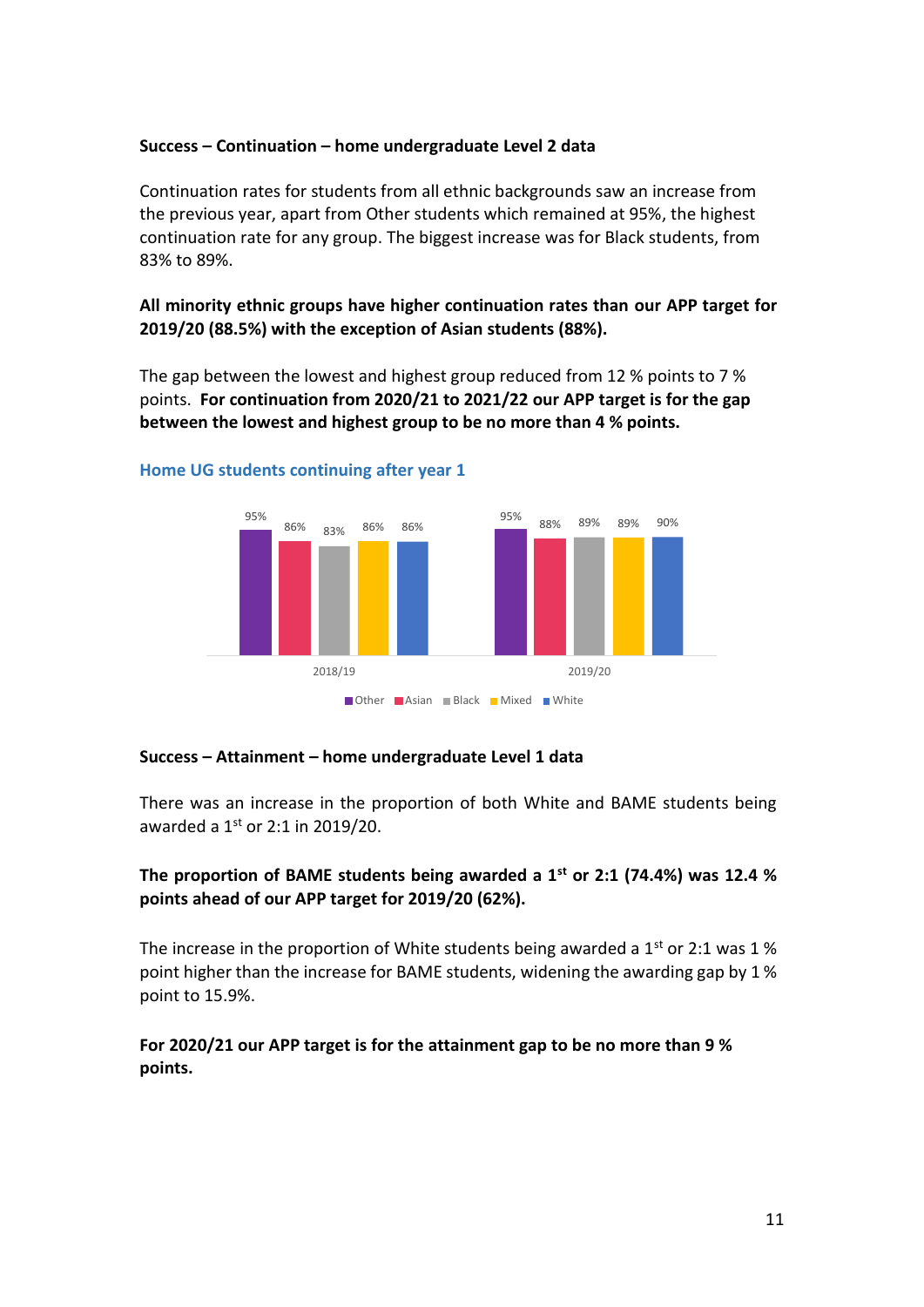The differences between White and BAME first degree student attainment vary by college.

| Attainment<br>2019/20 | White | <b>BAME</b> | Awarding<br>Gap | Comparison with<br>previous year |
|-----------------------|-------|-------------|-----------------|----------------------------------|
| <b>CCW</b>            | 93.0% | 81.2%       | 11.8%           | Gap narrowed by<br>5.6%          |
| <b>CSM</b>            | 90.7% | 80.0%       | 10.7%           | Gap increased by<br>0.1%         |
| <b>LCC</b>            | 90.7% | 73.4%       | 17.3%           | Gap increased by<br>5.9%         |
| <b>LCF</b>            | 86.5% | 67.3%       | 19.2%           | Gap increased by<br>1.6%         |
| <b>UAL Total</b>      | 90.3% | 74.4%       | 15.9%           | Gap increased by<br>1.0%         |

## **Success – Attainment – home undergraduate Level 2 data**

Home students from all five ethnic groups saw an increase in attainment between 2018/19 and 2019/20.



| 2019/20          | Other  | Asian | <b>Black</b> | Mixed | White |
|------------------|--------|-------|--------------|-------|-------|
| <b>CCW</b>       | 66.7%* | 82.5% | 68.0%        | 87.8% | 93.0% |
| <b>CSM</b>       | 66.7%* | 84.4% | 73.3%        | 80.0% | 90.7% |
| <b>LCC</b>       | 42.9%* | 67.9% | 68.0%        | 87.7% | 90.7% |
| <b>LCF</b>       | 60.0%* | 68.0% | 66.7%        | 68.0% | 86.5% |
| <b>UAL Total</b> | 55.6%* | 74.2% | 68.0%        | 81.3% | 90.3% |

*\*The population is less than 10*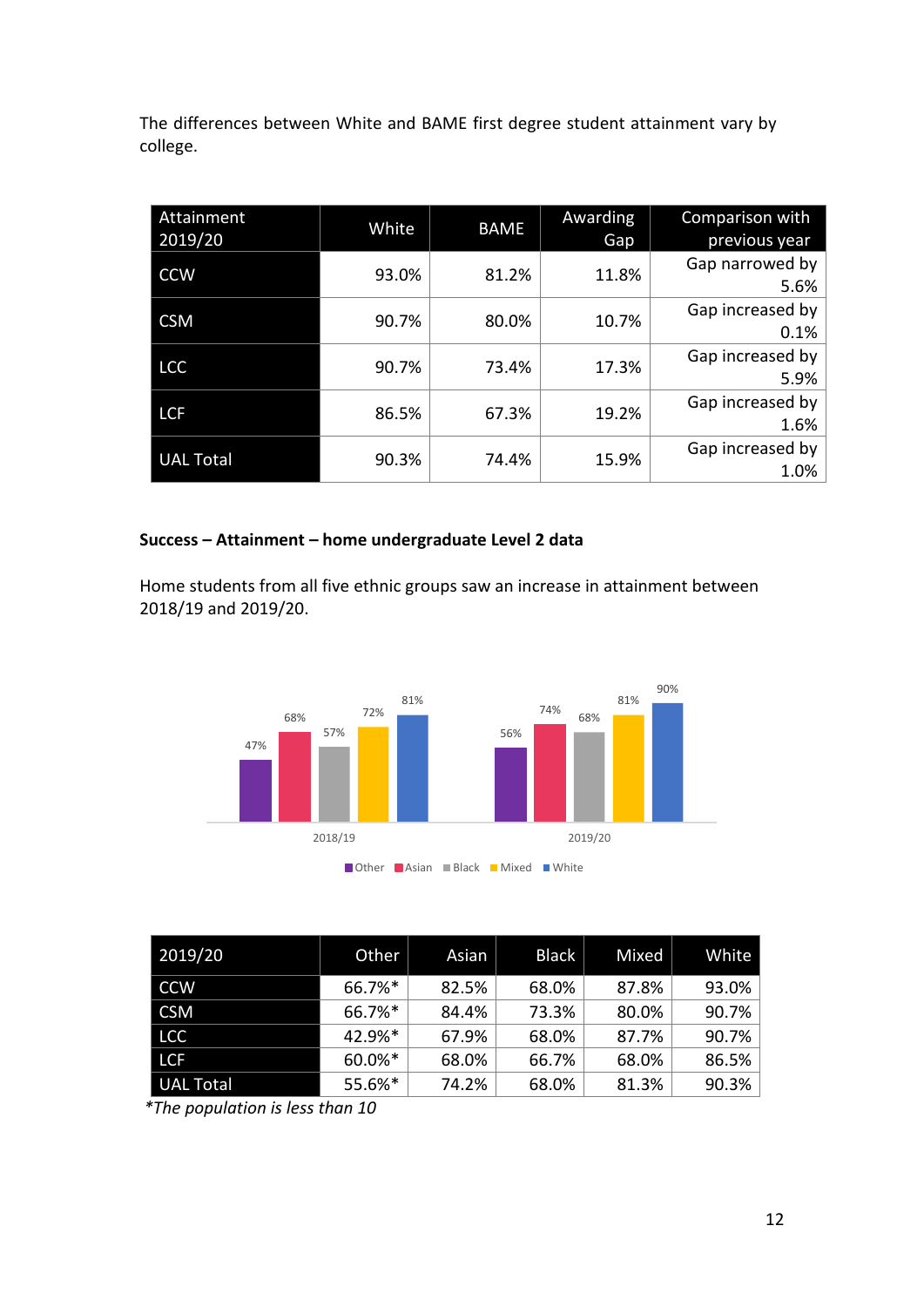#### **Anti-racism and diversity**

Extensive work is currently being undertaken at UAL with regards to our anti-racism strategy, led by the Director of Human Resources, who is the University's Race Champion. A separate report detailing the full extent of this work will be available from February 2021.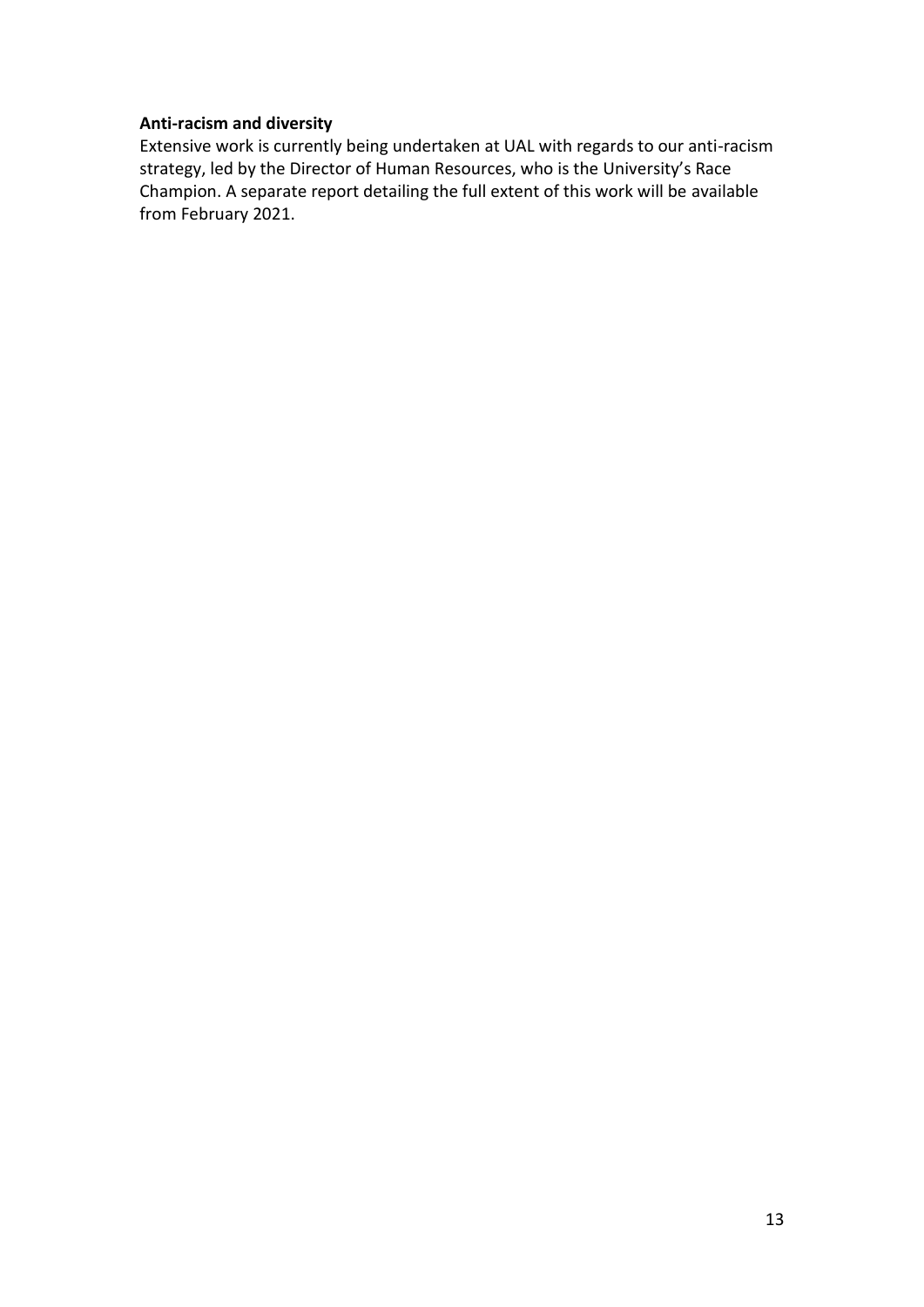

The majority of UAL students are aged between 18-24. The overall age profile of students has been consistent for several years and there are no significant variations between colleges.

## **Mature students – First year, home, undergraduate students aged 21 or over at enrolment**

There was a decline in the number of mature students enrolling onto first year undergraduate degrees following the introduction of higher fees in 2012/13. In 2020/21 the proportion of mature students remained consistent at 16%, in comparison to the previous year. **This puts the university 5.5 % points behind the APP target for 2020/21 of 21.5%.**



|                        | $\sim$<br>ししゅ | CCW | CSM | LCC     |       | <b>UAL</b> |
|------------------------|---------------|-----|-----|---------|-------|------------|
| <b>Mature Students</b> | 36%           | 18% | 12% | 7%<br>┵ | ⊥4% ∣ | 16%        |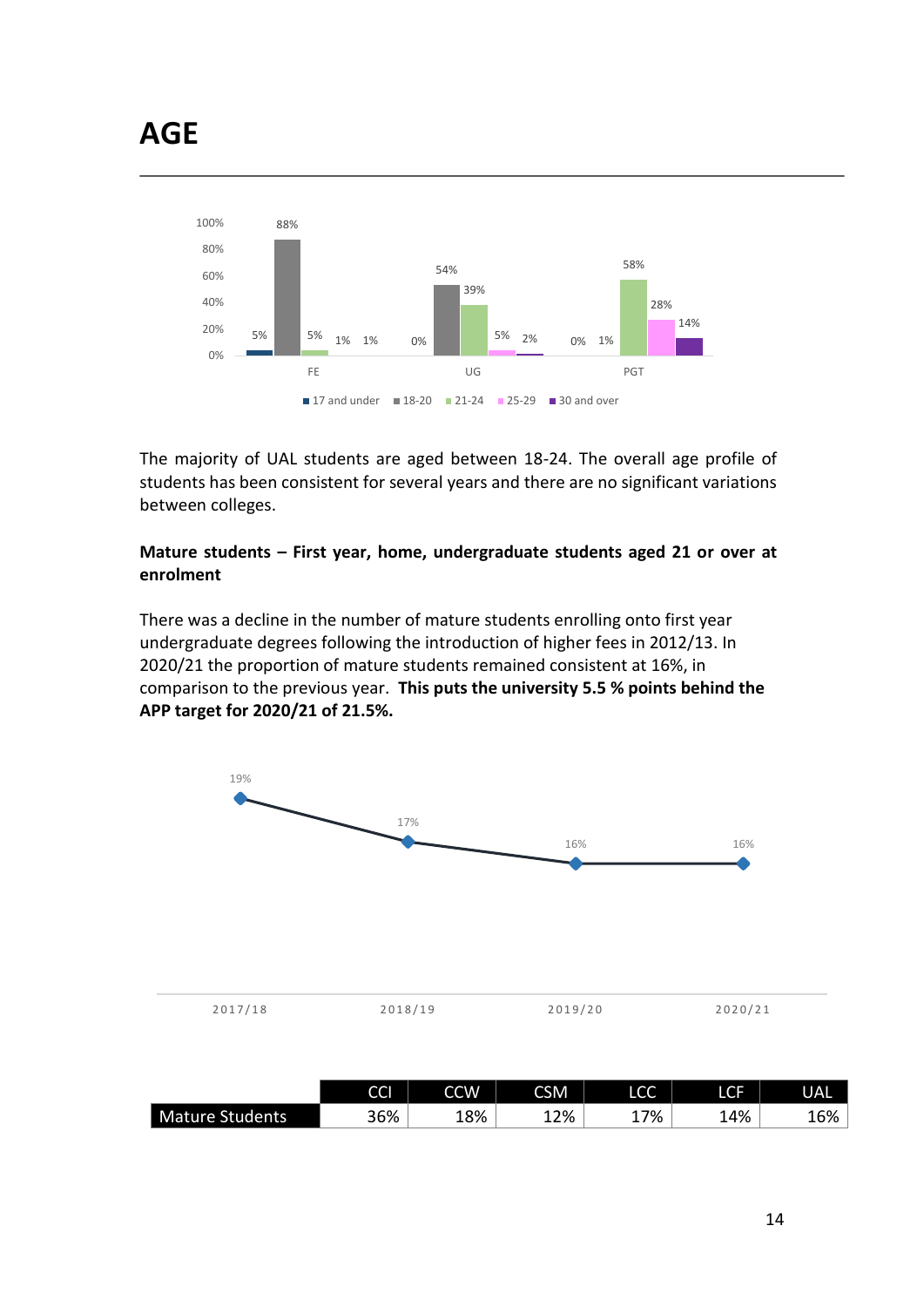# **DISABILITY**



16% of students have declared a disability, which remained consistent from the previous year. CCW and CSM have the largest proportion of disabled students (20%), whilst LCF has the lowest (14%).

|                                        | <b>CCI</b> | <b>CCW</b> | <b>CSM</b> | <b>LCC</b> | <b>LCF</b> | <b>Total</b><br><b>UAL</b> |
|----------------------------------------|------------|------------|------------|------------|------------|----------------------------|
| <b>Specific Learning</b><br>Difficulty | 6%         | 9%         | 10%        | 6%         | 6%         | 7%                         |
| <b>Other Disability</b>                | 9%         | 11%        | 10%        | 10%        | 8%         | 9%                         |
| No declared<br>disability              | 85%        | 80%        | 80%        | 85%        | 86%        | 83%                        |
| <b>Total declared</b><br>disability    | 15%        | 20%        | 20%        | 16%        | 14%        | 16%                        |

#### **Disabled student profile by fee status**

There are considerable variations in disability disclosure rates when taking fee status into account. Overall, 29% of home students have a declared disability (13% have a specific learning difficulty and 16% have another disability), compared to 12% of EU students and 5% of international students.

|                    | No declared<br>disability | Specific<br>Learning<br>Difficulty | Other<br>Disability | Total<br>declared<br>disability |
|--------------------|---------------------------|------------------------------------|---------------------|---------------------------------|
| Home               | 71%                       | 13%                                | 16%                 | 29%                             |
| EU                 | 88%                       | 6%                                 | 6%                  | 12%                             |
| International      | 95%                       | 2%                                 | 3%                  | 5%                              |
| <b>Grand Total</b> | 83%                       | 7%                                 | 9%                  | 16%                             |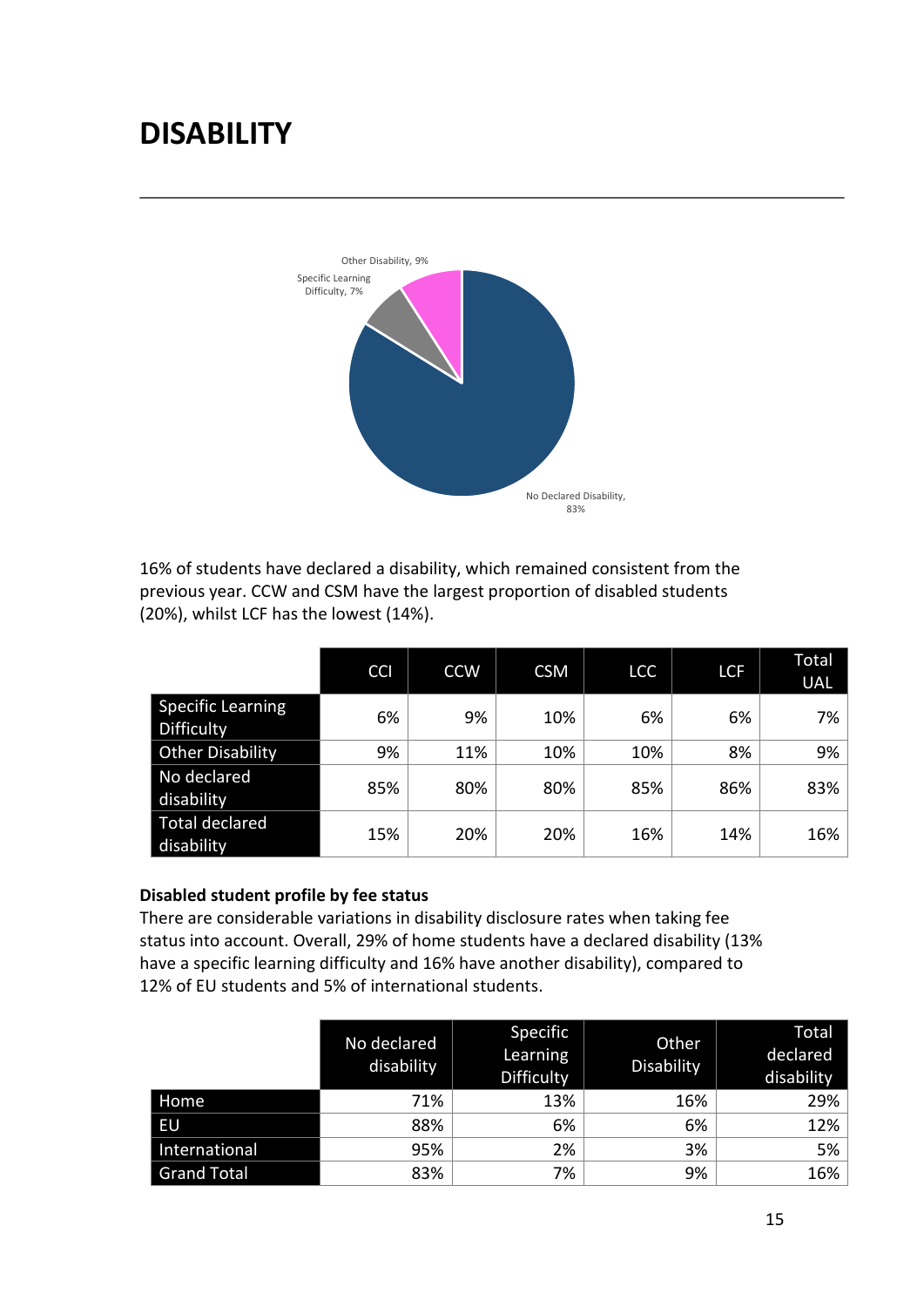#### **Disability – 6-way split**



From the chart we can see that specific learning difficulties are the most represented disability but this is closely followed by mental health.

## **Disabled student profile by college**

At college level the proportional splits align fairly closely with the overall UAL rates.

|                                               | <b>CCI</b> | <b>CCW</b> | <b>CSM</b> | LCC | <b>LCF</b> | Total<br><b>UAL</b> |
|-----------------------------------------------|------------|------------|------------|-----|------------|---------------------|
| <b>Mental Health</b>                          | 1%         | 6%         | 6%         | 6%  | 4%         | 6%                  |
| No Declared<br>Disability                     | 85%        | 80%        | 80%        | 85% | 86%        | 83%                 |
| Other or multiple<br>impairments              | 5%         | 3%         | 2%         | 2%  | 2%         | 2%                  |
| Sensory, medical or<br>physical<br>impairment | 1%         | 1%         | 1%         | 2%  | 1%         | 1%                  |
| Social or<br>communication<br>impairment      | 3%         | 1%         | 0%         | 0%  | 0%         | 0%                  |
| <b>Specific Learning</b><br><b>Difficulty</b> | 6%         | 9%         | 10%        | 6%  | 6%         | 7%                  |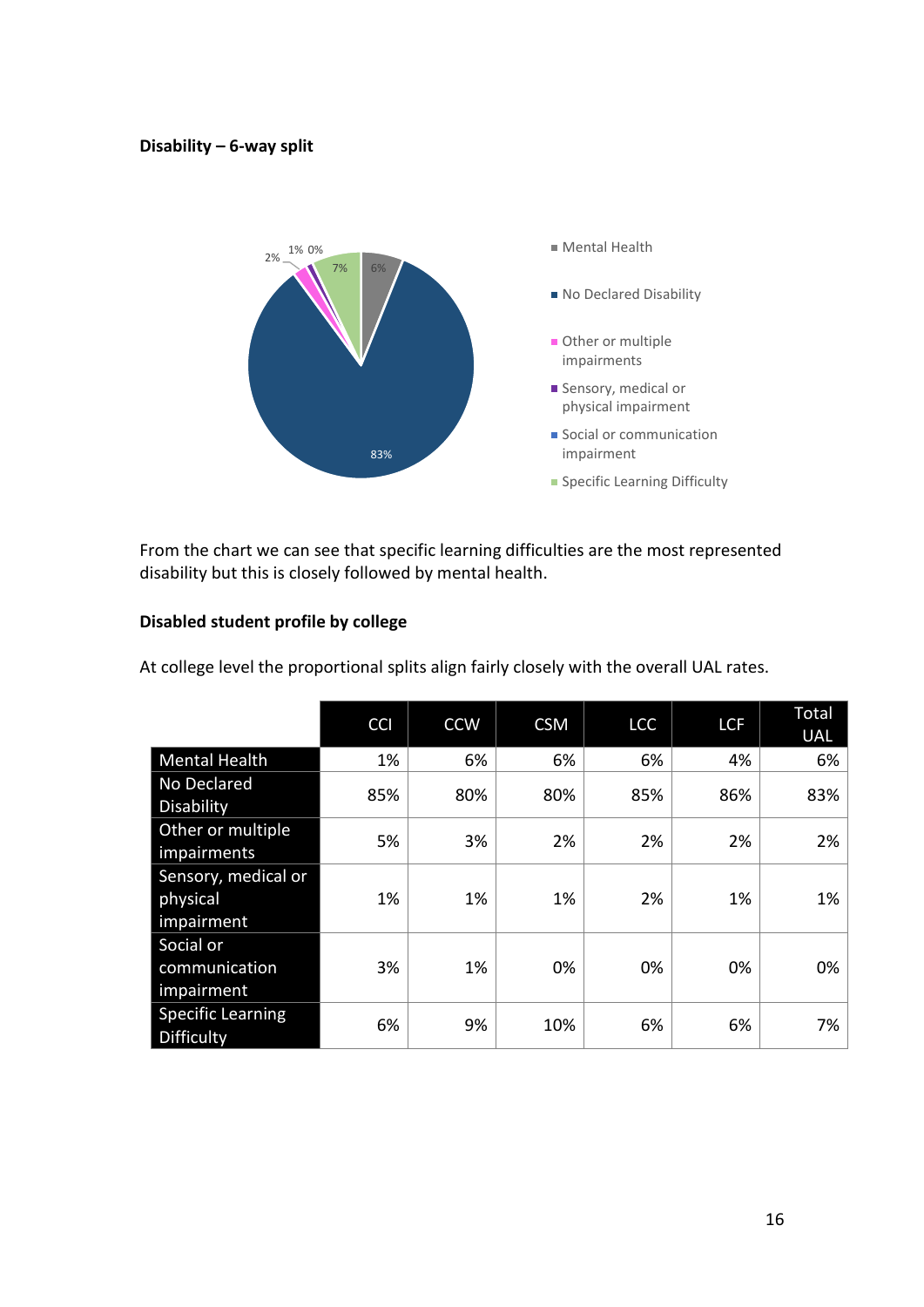## **Disabled student profile by fee status**

There are considerable variations in disability disclosure rates when taking fee status into account. Overall, 13% of home students declare a specific learning disability, compared to 6% of EU students and 2% of international students. Notably, 9% of home students declared a mental health condition.

|                | Mental<br>Health | <b>No</b><br>Declared<br>Disability | Other or<br>multiple<br>impairments | Sensory,<br>medical or<br>physical<br>impairment | Social or<br>communication<br>impairment | Specific<br>Learning<br>Difficulty |
|----------------|------------------|-------------------------------------|-------------------------------------|--------------------------------------------------|------------------------------------------|------------------------------------|
| Home           | 9%               | 71%                                 | 4%                                  | 2%                                               | 1%                                       | 13%                                |
| EU             | 3%               | 88%                                 | 2%                                  | 1%                                               | 0%                                       | 6%                                 |
| Overseas       | 2%               | 95%                                 | 1%                                  | 1%                                               | 0%                                       | 2%                                 |
| Grand<br>Total | 6%               | 83%                                 | 2%                                  | 1%                                               | 0%                                       | 7%                                 |

#### **Improving inclusion for disabled students**

Rapid changes in teaching and assessment practice in response to the pandemic simultaneously accelerated progress in respect of inclusive practice and created new barriers for disabled students. UAL has worked hard to anticipate and respond to disabled students' needs in a number of ways:

- New guidance on [Inclusive Core Practice](https://www.arts.ac.uk/about-ual/teaching-and-learning-exchange/teaching-online/designing-organising-your-course) for Online and Blended Teaching was developed in summer 2020. This includes several key adjustments that address the needs of disabled students.
- The impact of online learning and assessment on disabled students' experience and progression will be evaluated in the spring term, in line with the requirements of the Disabled Students' Commission report, [Three Months to](https://www.advance-he.ac.uk/knowledge-hub/three-months-make-difference)  [Make a Difference](https://www.advance-he.ac.uk/knowledge-hub/three-months-make-difference)' (Advance HE, July 2020).
- 'Social distancing and accessibility' training was provided to front-of-house staff in autumn 2020 and UAL's [Online Access Guides](https://www.accessable.co.uk/university-of-the-arts-london-ual) were updated accordingly.

#### **Specialist support and services for disabled students**

A Coronavirus Adjustments and Support Questionnaire was launched for students in September 2020 by the Student Health Advice Service and the Disability Service. Support and adjustments have been put into place for 73 disabled students through this process, many of whom were not previously known to be disabled.

Full diagnostic assessments for Specific Learning Differences (e.g. dyslexia) have to take place face-to-face. The Disability Service supported students on the basis of a positive initial screening in summer term 2020. Since August they have been able to offer online Interim Evaluation of Needs as an alternative to diagnostic assessments. IEoNs provide sufficient evidence for students to access Disabled Students Allowances funding.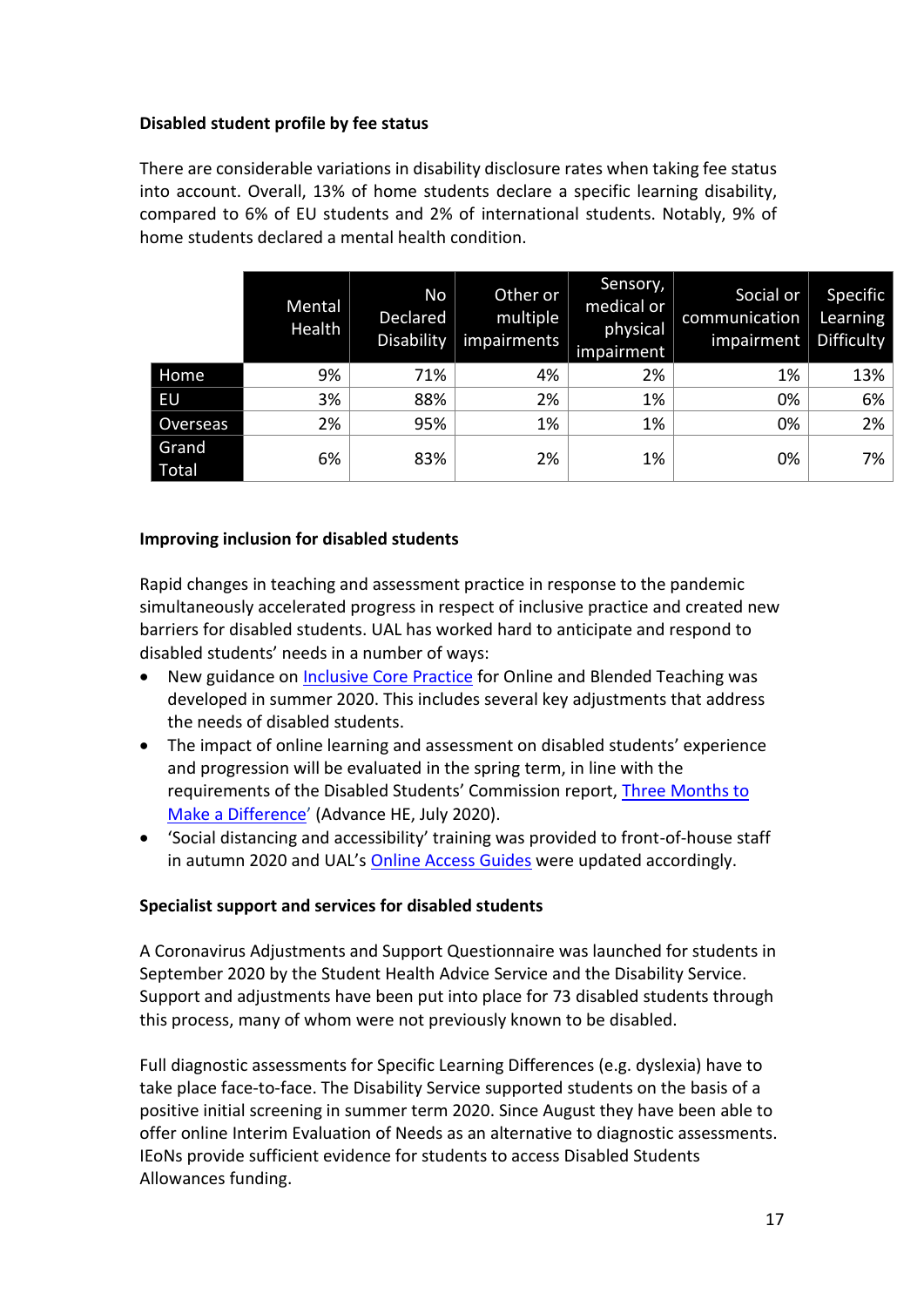## **Part 2 – Other Protected Characteristics**

This section of the report provides the latest data and key developments for those protected characteristics under the Equality Act that are not covered by the Access and Participation Plan.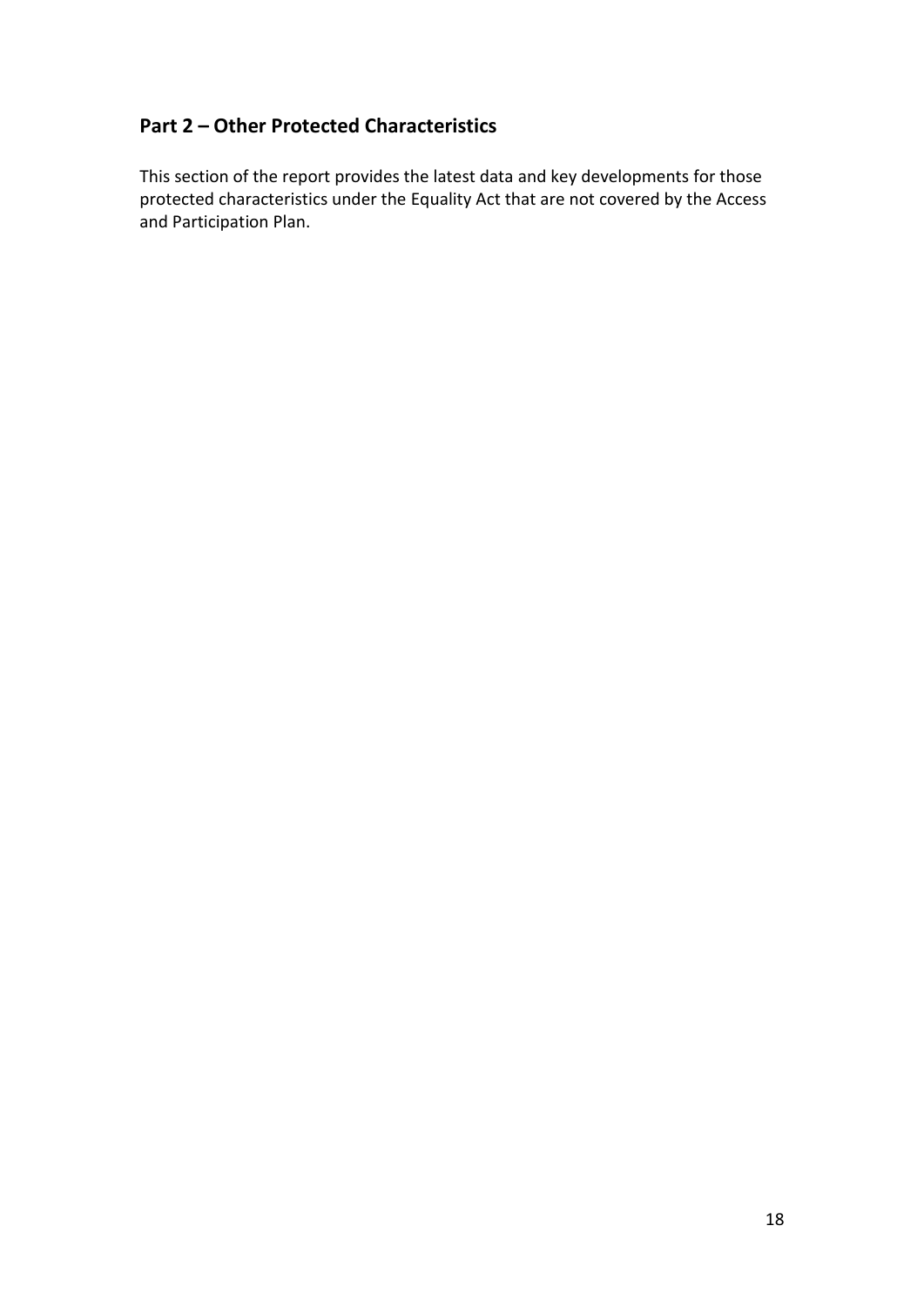## **CARING RESPONSIBILITIES**

Of students that have confirmed whether they have caring responsibilities 3% (269 students) told us that they were a carer. 55% (11,413 students) of students caring responsibility status were unknown – of these 1% (285) told us that they preferred not to share this information, these students were excluded from the overall calculation.



|                  | CCI    | <b>CCW</b> | <b>CSM</b> | LCC     | LCF | <b>UAL</b> |
|------------------|--------|------------|------------|---------|-----|------------|
| Student<br>with  |        |            |            |         |     |            |
| caring           | ⌒<br>ັ | 69         | 76         | г7<br>כ | 64  | 269        |
| responsibilities |        |            |            |         |     |            |

#### **WHAT ARE WE DOING?**

Student Advisers, the University Health Adviser and the Dean of Students' Office continue to work with students and staff to provide guidance and support for student carers and parents. This includes a study adjustments process, so students who are pregnant and/or with caring responsibilities can successfully pursue their studies.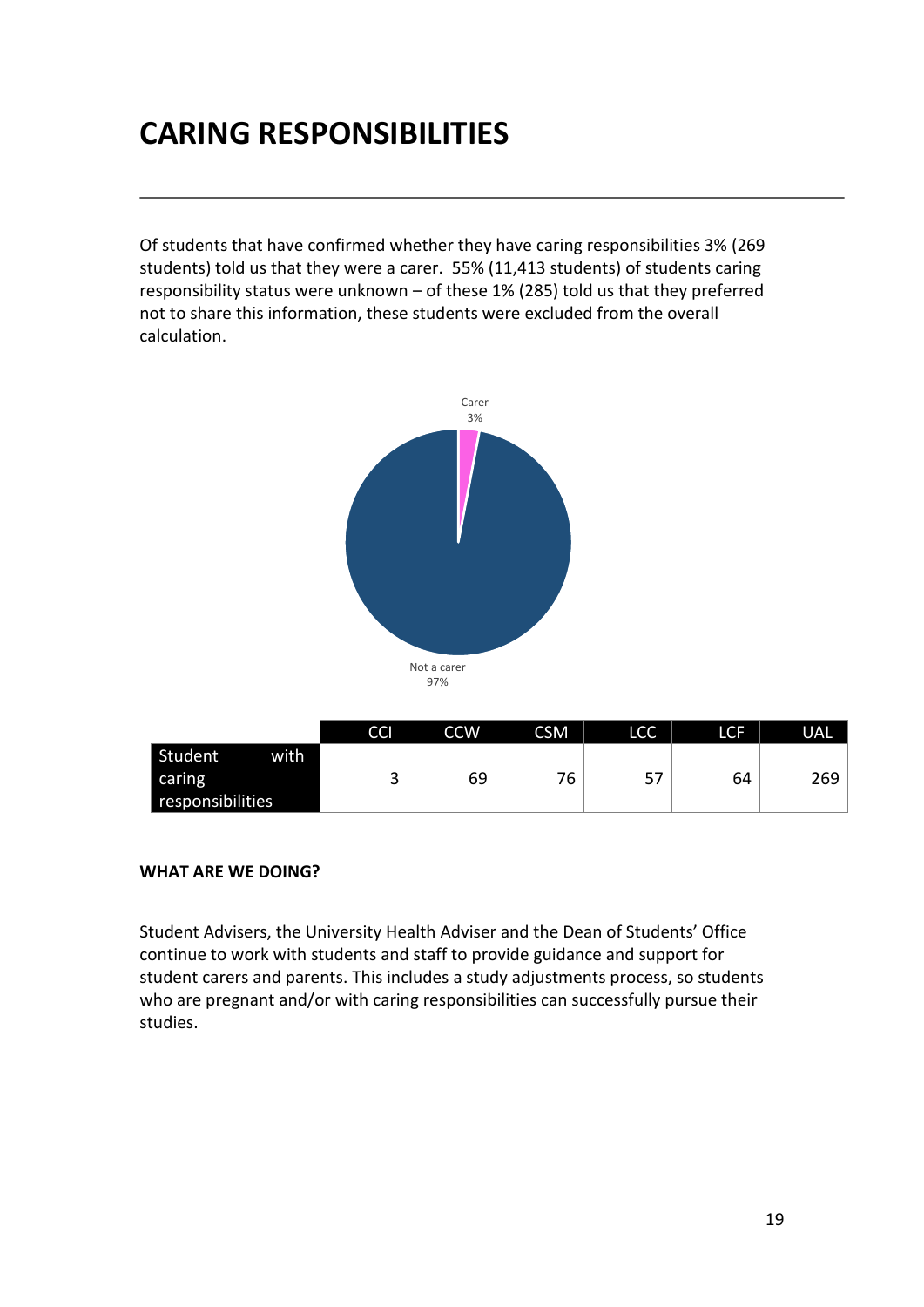## **GENDER**

76% of UAL students identified as female and 24% identified as male. The University introduced additional options for gender in 2015/16, and in 2020/21 7 students identified their gender as 'other' and 39 students identified as non-binary.



|        | <b>CCI</b> | <b>CCW</b> | <b>CSM</b> | $\sim$<br>LCC. | LCF | <b>UAL</b> |
|--------|------------|------------|------------|----------------|-----|------------|
| Female | 44%        | 77%        | 71%        | 70%            | 84% | 76%        |
| Male   | 56%        | 23%        | 28%        | 30%            | 16% | 24%        |

## **WHAT ARE WE DOING?**

The key focus of our work on gender equality for students has been the prevention of harassment and gender based violence. This has included promoting a positive consent culture and raising awareness of support both within and outside the University. Consent training for students, developed with the rape and sexual abuse support charity Rape Crisis and Arts SU, has now been taking place for 3 years. These sessions aim to start a conversation between students about what sexual consent means and challenge myths surrounding sexual violence. They are led by trained facilitators, who inform students about consent, consent myths and how to tackle rape culture through a mixture of information and interactive activities.

In 2020, extensive work was undertaken to develop an online sexual consent training module. The module was developed in consultation with Rape Crisis and Arts SU. Work was also undertaken with an accessibility specialist to ensure that the accessibility requirements are to the highest specifications, including complying fully with the Web Content Accessibility Guidelines version 2.1 AA standard. The digital consultancy we worked with commented that UAL's was the most accessible university module they have ever been commissioned to create. The training was launched in the autumn term 2020 and can be accessed [here.](https://academicsupportonline.arts.ac.uk/learning-materials/20187)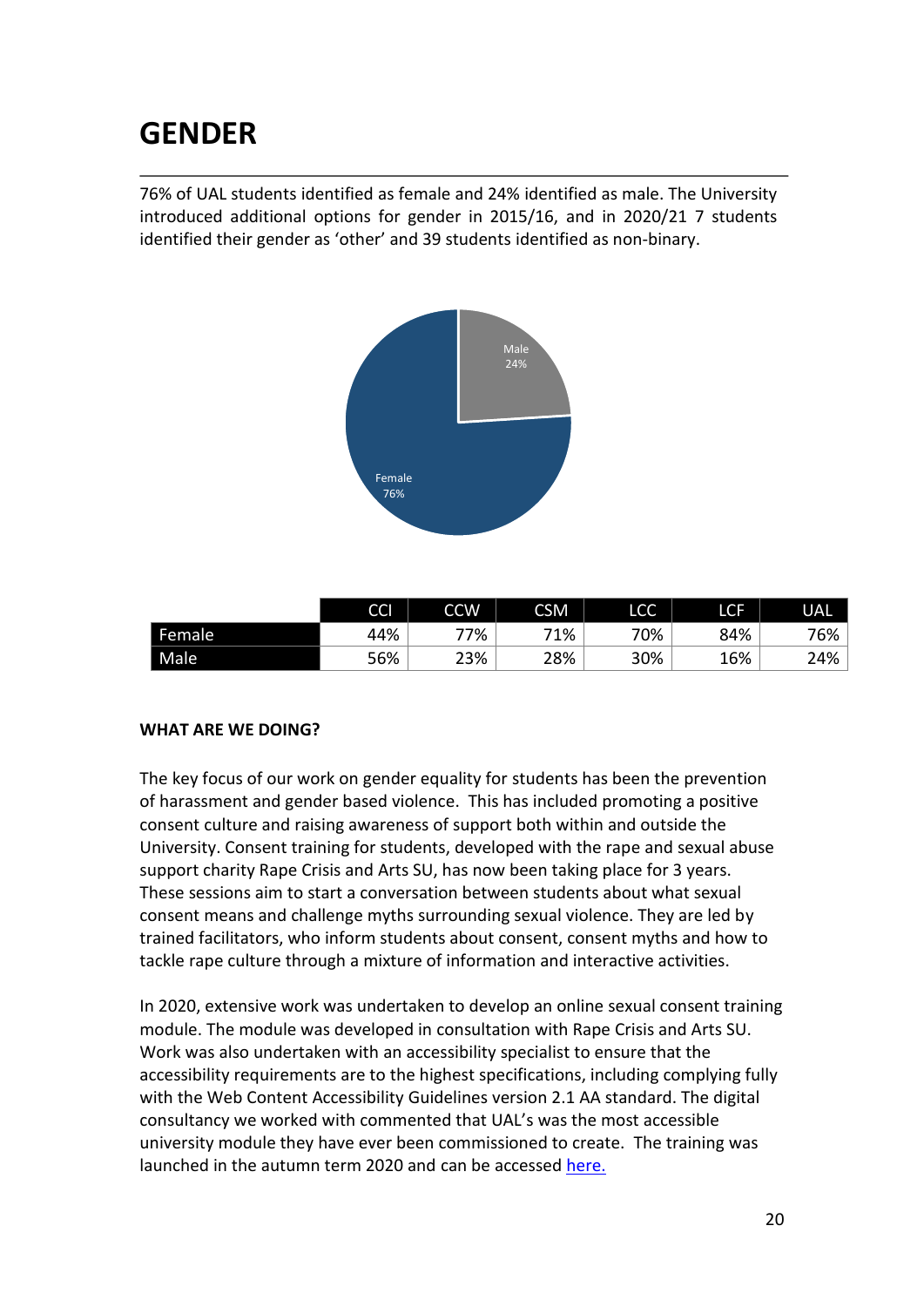## **RELIGION AND BELIEF**



33% of students identify as having a religious belief, of which 17% of students identify as Christian. There are equal proportions identifying as Muslim or Spiritual; each group representing 4% of the student population. 3% of students identify as Buddhist, 2% identify as Hindu, 1% identify as Jewish.

|                             | <b>CCI</b> | <b>CCW</b> | <b>CSM</b> | <b>LCC</b> | <b>LCF</b> | <b>UAL</b> |
|-----------------------------|------------|------------|------------|------------|------------|------------|
| <b>Buddhist</b>             | 4%         | 2%         | 3%         | 3%         | 3%         | 3%         |
| Christian                   | 15%        | 15%        | 15%        | 16%        | 20%        | 17%        |
| Hindu                       | 2%         | 1%         | 2%         | 2%         | 3%         | 2%         |
| Jewish                      | 0%         | 1%         | 1%         | 0%         | 1%         | 1%         |
| Muslim                      | 7%         | 4%         | 4%         | 4%         | 3%         | 4%         |
| No religion                 | 56%        | 60%        | 58%        | 58%        | 57%        | 58%        |
| Sikh                        | 0%         | 0%         | 0%         | 0%         | 1%         | 0%         |
| Spiritual                   | 1%         | 4%         | 5%         | 4%         | 3%         | 4%         |
| Information                 | 13%        | 11%        | 12%        | 10%        | 8%         | 10%        |
| declined                    |            |            |            |            |            |            |
| Other religion or<br>belief | 3%         | 2%         | 1%         | 2%         | 1%         | 2%         |

#### **WHAT ARE WE DOING?**

Our Chaplains work as faith advisers across all faiths and beliefs and our Quiet Spaces on each college site are available for prayer and reflection. The Religion, belief and faith identities in teaching and learning community of practice explores the ways in which religion, belief and faith identities are understood and impact on teaching and learning within art, design and communication. Led by [Prof. Reina](http://www.arts.ac.uk/research/ual-staff-researchers/a-z/professor-reina-lewis/)  [Lewis,](http://www.arts.ac.uk/research/ual-staff-researchers/a-z/professor-reina-lewis/) the group involves staff from across the University. The University Secretary and Registrar has recently become Executive Board Faith and Belief Champion and has brought together a group to support this role.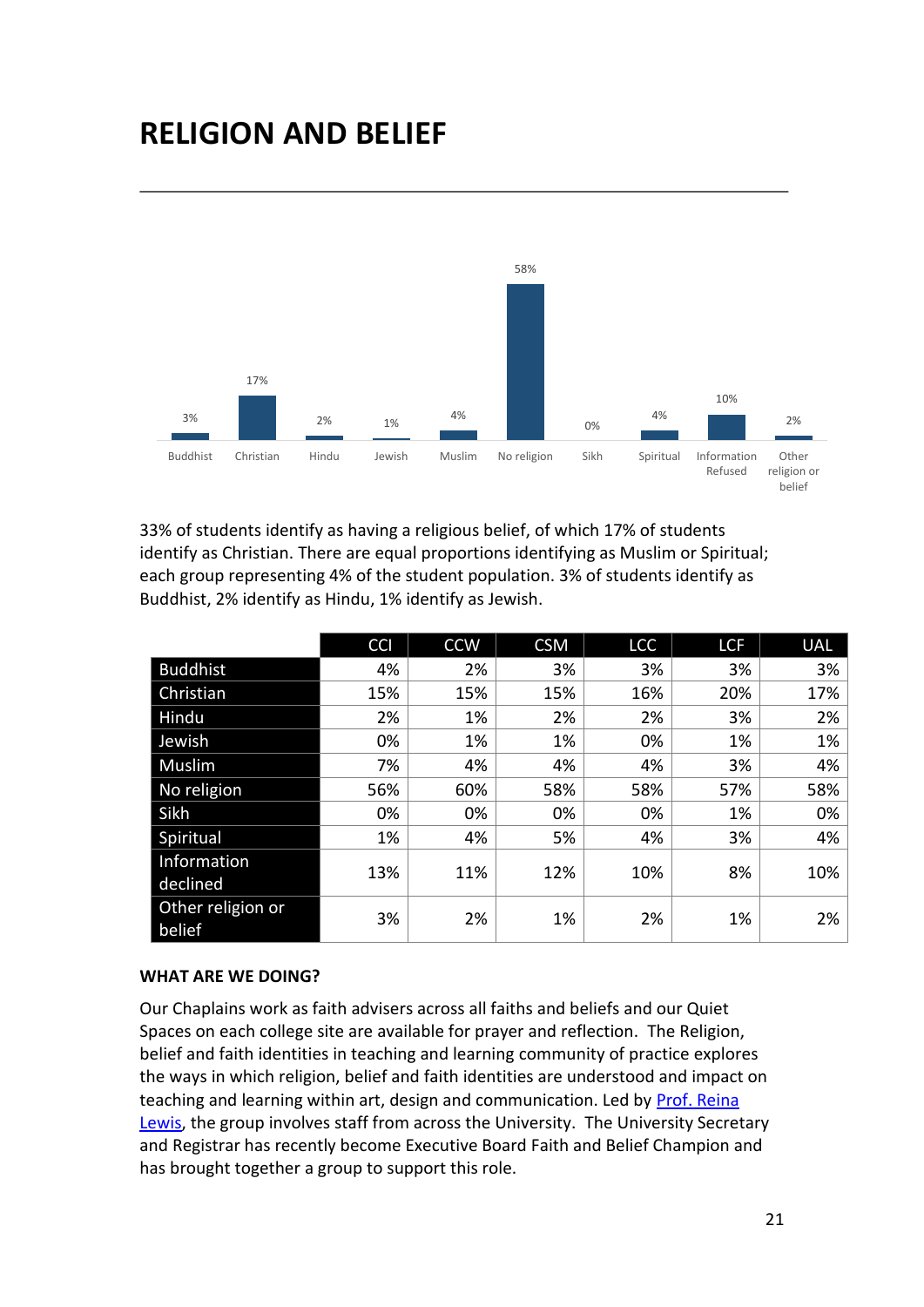# **SEXUAL ORIENTATION**

16% of UAL students identify as LGBQ+



|                         | <b>CCI</b> | <b>CCW</b> | <b>CSM</b> | <b>LCC</b> | <b>LCF</b> | <b>UAL</b> |
|-------------------------|------------|------------|------------|------------|------------|------------|
| Heterosexual            | 70%        | 61%        | 60%        | 67%        | 71%        | 65%        |
| <b>Bisexual</b>         | 5%         | 11%        | 10%        | 10%        | 7%         | 9%         |
| Gay man                 | 1%         | 2%         | 5%         | 2%         | 4%         | 3%         |
| Gay<br>woman/lesbian    | 5%         | 2%         | 1%         | 2%         | 1%         | 1%         |
| Other                   | 5%         | 3%         | 4%         | 3%         | 3%         | 3%         |
| Information<br>declined | 15%        | 21%        | 20%        | 16%        | 14%        | 18%        |

#### **WHAT ARE WE DOING?**

Significant work has been undertaken in recent years to ensure UAL is an inclusive environment for LGBQ+ students and this work is ongoing, despite COVID-19 and moving online for many of our activities. Stonewall suspended the Equality Index Assessment for 20/21 and we are currently awaiting next steps from Stonewall.

In the 2019 Stonewall Equality Index assessment the university achieved a maximum 17 out of 17 score in the student section, contributing significantly to the rise of 230 places in the Index. In their role as LGBTQ+ Champion, the PVC and Head of College LCC is working with students and staff to continue to promote and support LGBTQ+ led events and activities across the University.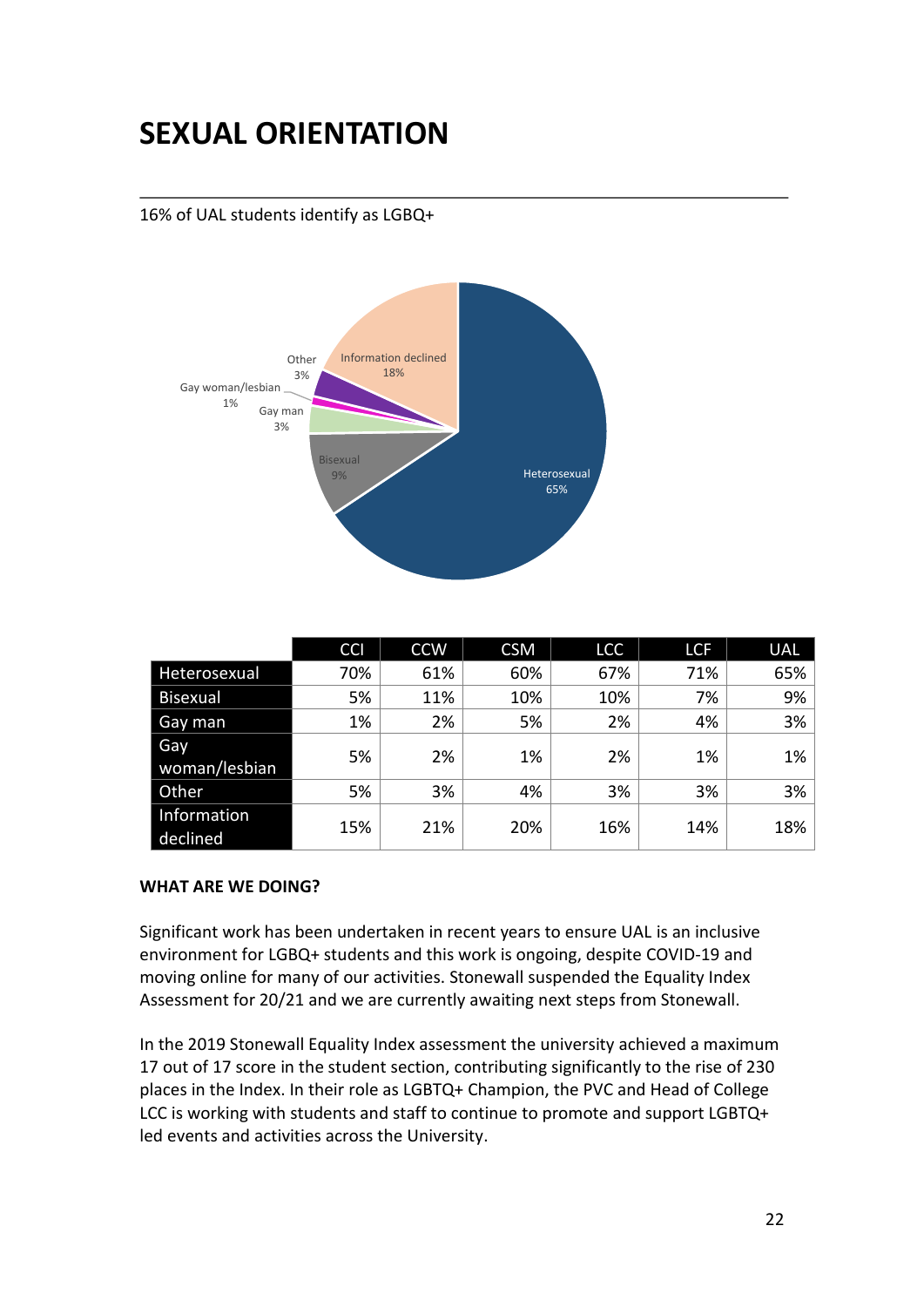# **TRANS /GENDER IDENTITY**

1.0% (209) students identify with a gender different to that assigned at birth. This is consistent with previous years' data. The gender identity question gives an indication of the trans community at UAL, but does not necessarily include students who identify as non-binary. 1.4% (287) students declined to provide information on trans/gender identity.

|                     | CCI    | <b>CCW</b> | <b>CSM</b> | LCC | LCF | <b>UAL</b> |
|---------------------|--------|------------|------------|-----|-----|------------|
| Gender is different |        |            |            |     |     |            |
| to that assigned at | ⌒<br>ب | 71         | 53         | 42  | 40  | 209        |
| birth               |        |            |            |     |     |            |

#### **WHAT ARE WE DOING?**

Significant work has been undertaken in recent years to ensure UAL is an inclusive environment for Trans and non-binary students and this work is ongoing, including providing support for name changes on university systems. In their role as LGBTQ+ Champion, the PVC and Head of College LCC is working with students and staff to continue to promote and support LGBTQ+ led events and activities across the University